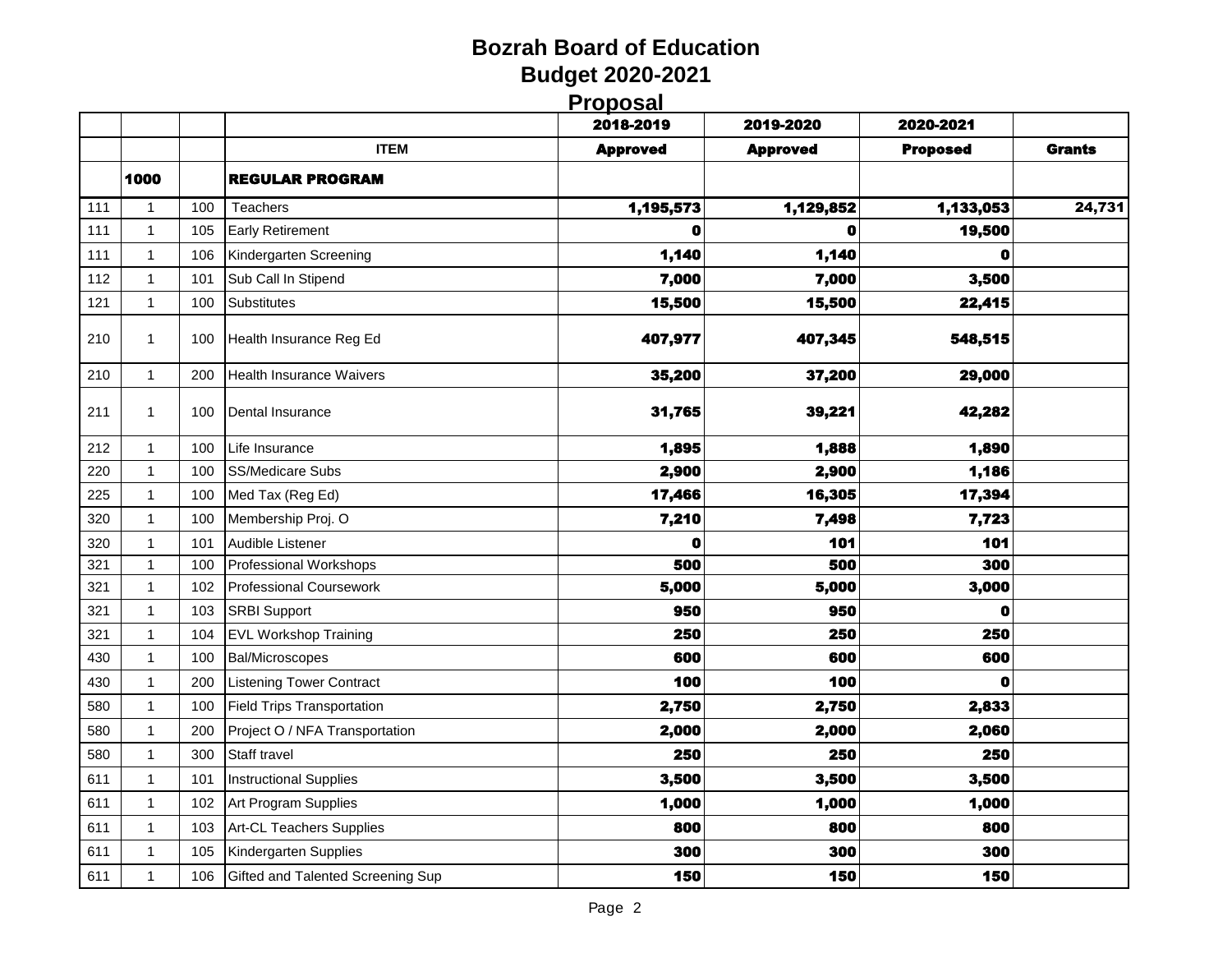| <b>Proposal</b> |
|-----------------|

|     |              |     |                                     | <u>і і орозаг</u><br>2018-2019 | 2019-2020       | 2020-2021       |               |
|-----|--------------|-----|-------------------------------------|--------------------------------|-----------------|-----------------|---------------|
|     |              |     | <b>ITEM</b>                         | <b>Approved</b>                | <b>Approved</b> | <b>Proposed</b> | <b>Grants</b> |
| 611 | 1            | 107 | <b>Mathematics Supplies</b>         | 400                            | 400             | 400             |               |
| 611 | $\mathbf{1}$ | 108 | Physical Education Supplies         | 500                            | 500             | 500             |               |
| 611 | 1            | 110 | <b>Reading Supplies</b>             | 500                            | 500             | 500             |               |
| 611 | 1            | 111 | Regular Supplies School Wide        | 8,000                          | 8,000           | 6,000           |               |
| 611 | $\mathbf{1}$ | 112 | Science Supplies School Wide        | 600                            | 600             | 600             |               |
| 611 | 1            | 113 | Social Studies Supplies School Wide | 500                            | 500             | 500             |               |
| 611 | 1            | 114 | <b>Supplies Music</b>               | 1,000                          | 1,000           | 1,000           |               |
| 611 | $\mathbf{1}$ | 115 | Music Instrument Repairs            | 150                            | 150             | 150             |               |
| 611 | 1            | 116 | Supplies Professional Dev           | 750                            | 750             | 750             |               |
| 611 | 1            | 117 | Supplies Science Fair               | 400                            | 400             | 400             |               |
| 611 | $\mathbf{1}$ | 118 | Student Planners 6-8                | 1,000                          | 1,000           | 1,000           |               |
| 611 | 1            | 120 | <b>Health Ed Supplies</b>           | 300                            | 300             | 300             |               |
| 611 | $\mathbf{1}$ | 121 | Kindergarten Testing                | 500                            | 500             | 300             |               |
| 611 | 1            | 122 | <b>SSP Supplies</b>                 | 400                            | 400             | 200             |               |
| 611 | $\mathbf{1}$ | 123 | Supplies for DARE                   | 200                            | 200             | 200             |               |
| 611 | 1            | 124 | Copies                              | 6,000                          | 6,000           | 6,000           |               |
| 611 | 1            | 125 | <b>Wilson Supplies</b>              | 0                              | 200             | 200             |               |
| 641 | $\mathbf{1}$ | 100 | <b>Weekly Readers</b>               | 2,200                          | 2,200           | 2,200           |               |
| 641 | 1            | 110 | Fundation Con Gr. Pre-K - 2         | 3,200                          | 3,200           | 3,200           |               |
| 641 | 1            | 102 | Con Mathematics                     | 4,700                          | 4,700           | 4,700           |               |
| 641 | $\mathbf{1}$ | 103 | Con Rdg/LA                          | 2,000                          | 2,000           | 1,000           |               |
| 641 | 1            | 104 | Con Reading                         | 2,700                          | 2,700           | 2,200           |               |
| 641 | 1            | 105 | Con RTI                             | 500                            | 500             | 500             |               |
| 641 | $\mathbf{1}$ | 106 | Con Social Studies/Maps             | 300                            | 300             | 300             |               |
| 641 | 1            | 107 | <b>Txt Mathematics</b>              | $\mathbf 0$                    | $\mathbf 0$     | 10,000          |               |
| 641 | $\mathbf{1}$ | 108 | <b>Txt RTI</b>                      | 500                            | 500             | 0               |               |
| 641 | 1            | 112 | Social StudiesGr. 4 Txt             | 1,000                          | 1,000           | O               |               |
| 641 | $\mathbf 1$  | 114 | <b>Math Software</b>                | 3,000                          | 3,000           | 3,000           |               |
| 641 | 1            | 115 | Aleks Software for 6-8 Math         | 2,000                          | 2,000           | 2,000           |               |
| 641 | 1            | 116 | Teachers Pay Teachers Material      | 3,000                          | 3,000           | 1,500           |               |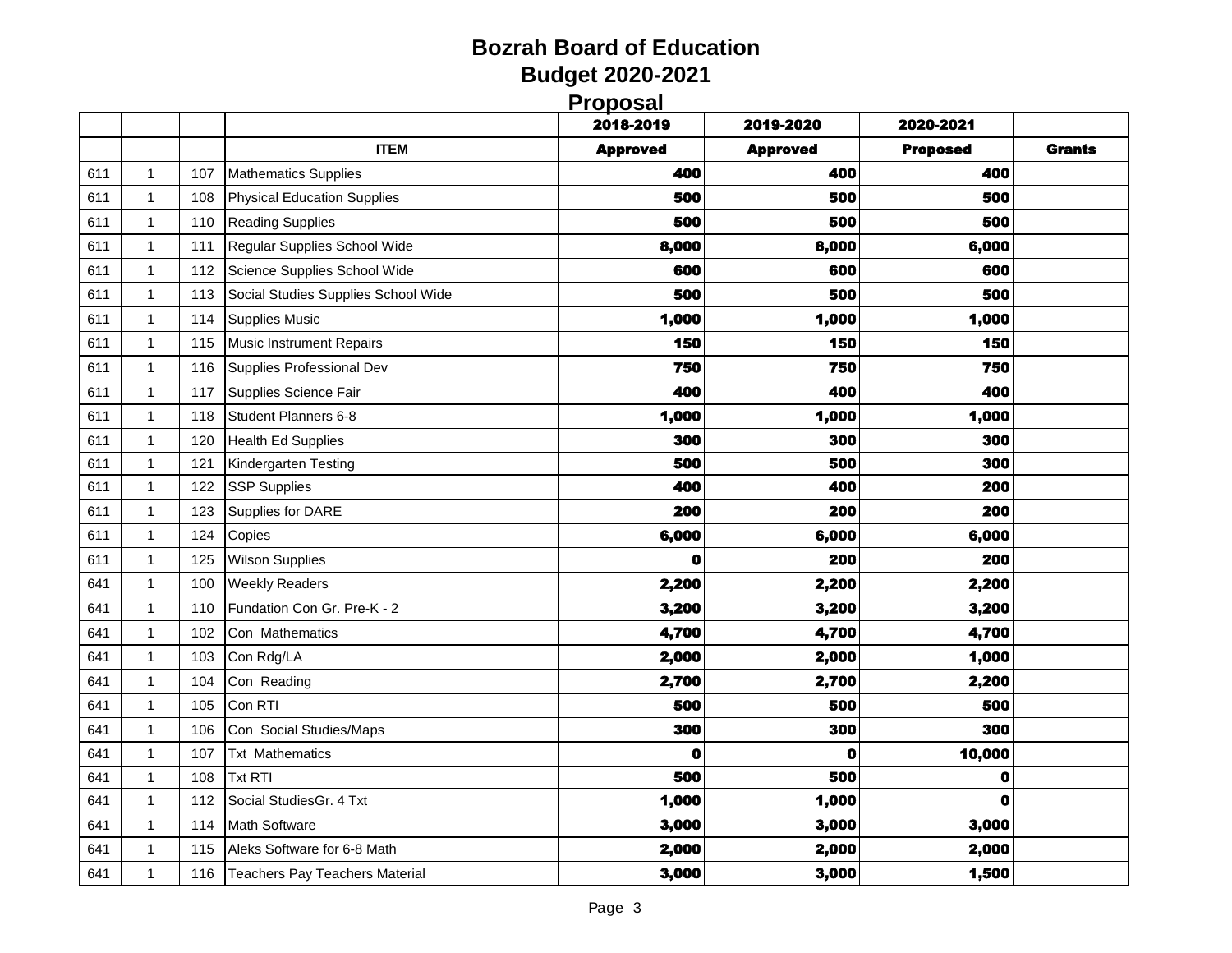| roposal |
|---------|
|         |

|              |     |                            | 2018-2019       | 2019-2020       | 2020-2021       |               |
|--------------|-----|----------------------------|-----------------|-----------------|-----------------|---------------|
|              |     | <b>ITEM</b>                | <b>Approved</b> | <b>Approved</b> | <b>Proposed</b> | <b>Grants</b> |
| $\sqrt{690}$ | 100 | Non Instructional Supplies | 800             | 800             | 800             |               |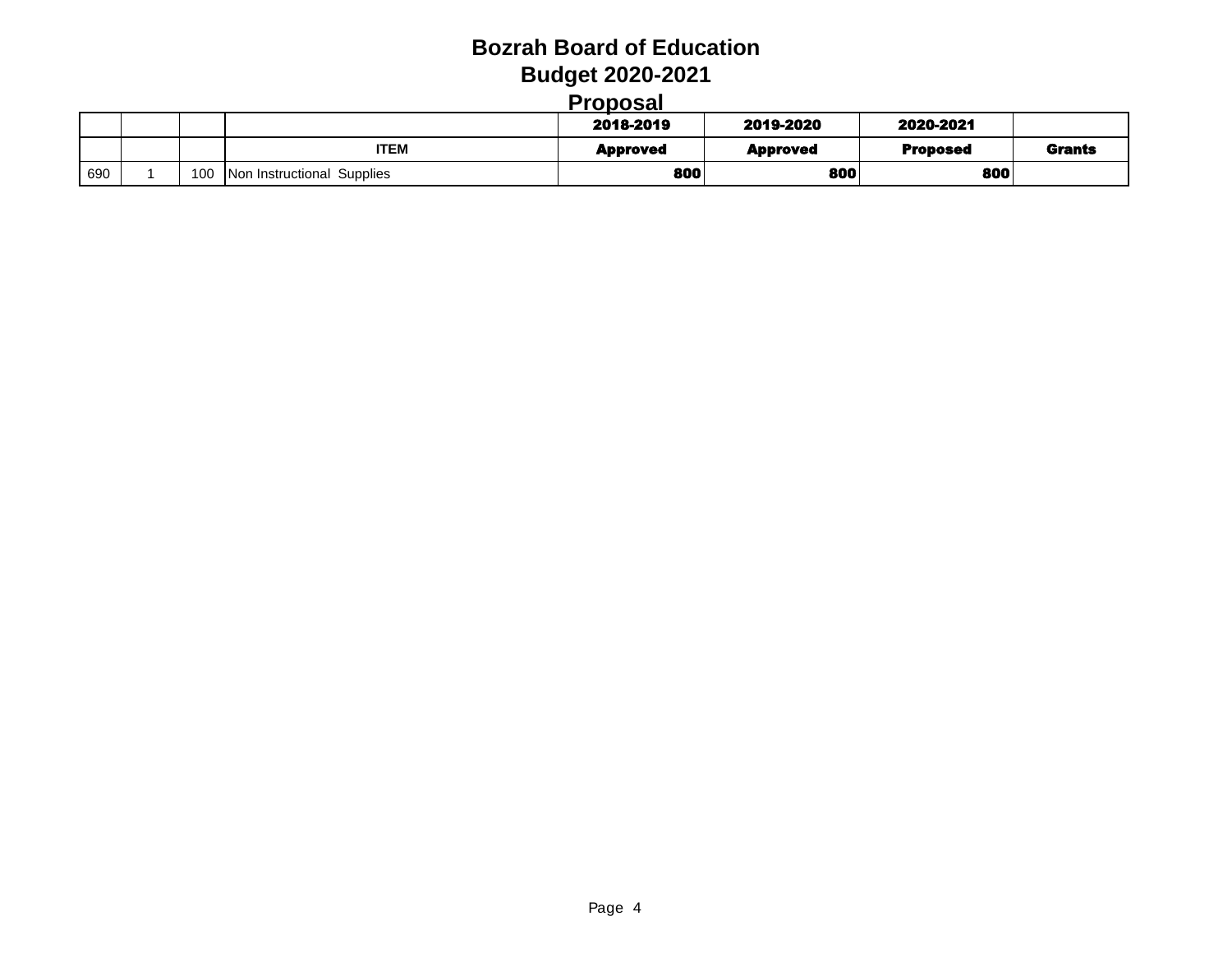| Proposal |
|----------|
|          |

|     |     |                             | <u>.</u>        |                 |                 |               |
|-----|-----|-----------------------------|-----------------|-----------------|-----------------|---------------|
|     |     |                             | 2018-2019       | 2019-2020       | 2020-2021       |               |
|     |     | <b>ITEM</b>                 | <b>Approved</b> | <b>Approved</b> | <b>Proposed</b> | <b>Grants</b> |
| 690 | 101 | Supplies Laminating         | 400             | 400             | 400             |               |
| 730 | 100 | Instructional Equipment     | 500             | 500             | 500             |               |
| 730 | 101 | Classroom Chairs/Desks      | 0               | 0               | O               |               |
| 732 | 100 | <b>SRBI Software</b>        | 180             | 180             | 180             |               |
| 732 | 101 | <b>Tech Equipment</b>       | 100             | 100             | 100             |               |
| 739 | 100 | Non Instructional Equipment | 500             | 500             | 0               |               |
| 810 | 100 | Dues Science Fair           | 200             | 200             | 200             |               |
| 810 | 810 | Art Asso, Dues              | 100             | 100             | 100             |               |
|     |     | <b>Total</b>                | 1,826,156       | 1,756,880       | 1,893,482       | 24,731        |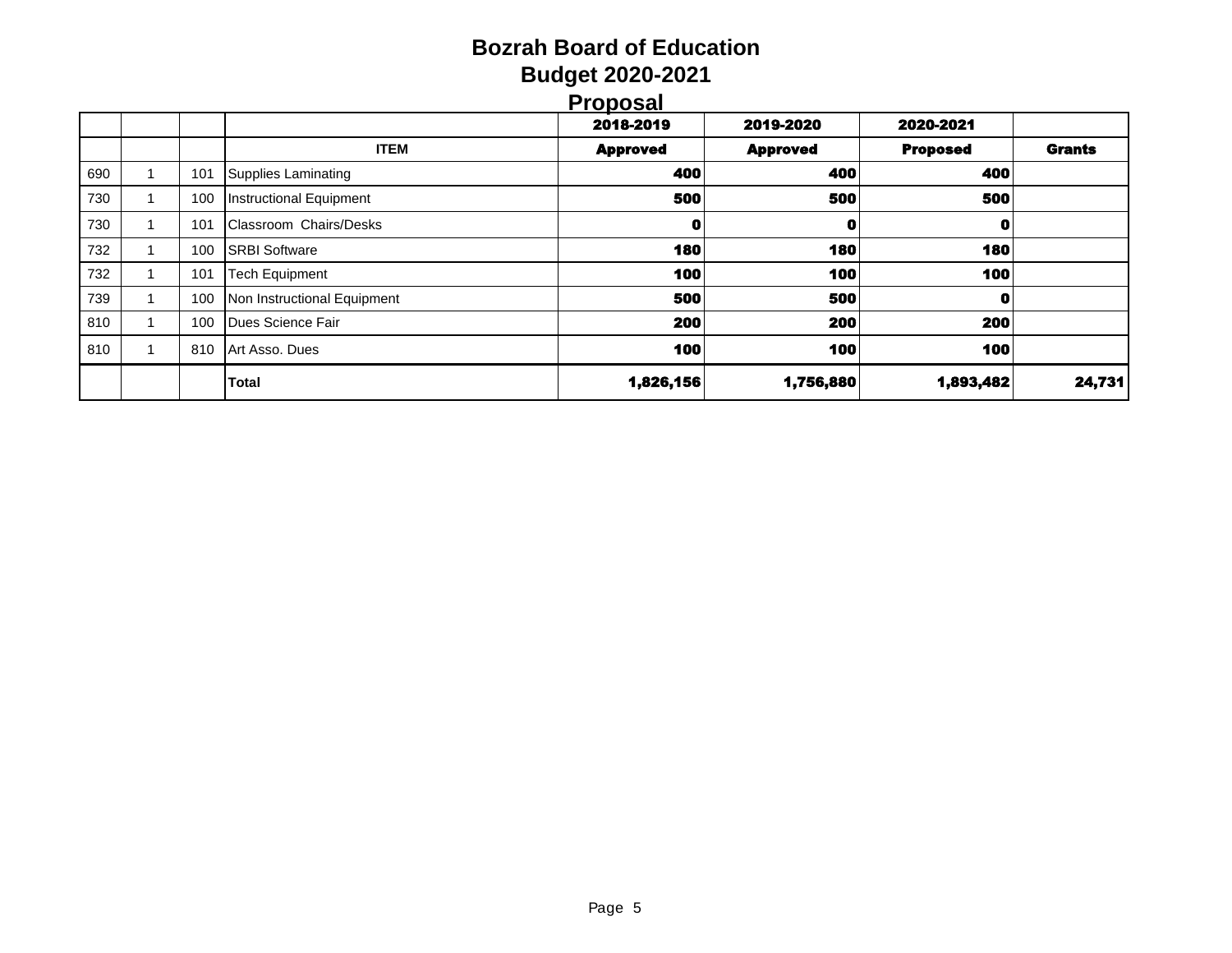| Proposal |
|----------|
|          |

|     |                  |     |                                        | .<br>2018-2019  | 2019-2020       | 2020-2021       |               |
|-----|------------------|-----|----------------------------------------|-----------------|-----------------|-----------------|---------------|
|     |                  |     | <b>ITEM</b>                            | <b>Approved</b> | <b>Approved</b> | <b>Proposed</b> | <b>Grants</b> |
|     | 1200             |     | <b>SPECIAL EDUCATION</b>               |                 |                 |                 |               |
| 111 | $\boldsymbol{2}$ | 200 | <b>Special Educators</b>               | 203,918         | 210,567         | 221,471         |               |
| 111 | $\overline{c}$   | 201 | Preschool teacher                      | 80,549          | 86,197          | 84,118          | 3,958         |
| 111 | $\overline{c}$   | 202 | Summer School Teacher (1.5)            | 3,500           | 3,570           | 5,000           |               |
| 111 | $\overline{c}$   | 203 | Student Service Adm.                   | 55,000          | 56,100          | 57,222          |               |
| 111 | $\overline{c}$   | 205 | Tutoring-sch. yr.                      | 10,000          | 5,900           | 3,400           |               |
| 112 | $\overline{c}$   | 205 | <b>Students Services Secretary</b>     | 43,956          | 45,145          | 46,127          |               |
| 112 | $\overline{c}$   | 201 | <b>Instructional Assistants</b>        | 20,881          | 21,561          | 20,914          |               |
| 112 | $\boldsymbol{2}$ | 203 | Instructional Assistants               | 21,681          | 22,783          | 22,967          |               |
| 112 | $\overline{c}$   | 206 | Instructional Assistants               | 5,681           | 6,261           | 6,727           | 15,400        |
| 112 | $\overline{c}$   | 210 | <b>Instructional Assistant</b>         | 20,781          | 21,361          | 21,827          |               |
| 112 | $\overline{2}$   | 212 | Instructional Assistant                | 17,584          | 21,361          | 21,827          |               |
| 112 | 2                | 214 | Instructional Assistant                | 20,781          | 21,361          | 21,827          |               |
| 112 | $\boldsymbol{2}$ | 217 | <b>Instructional Assistant</b>         | 20,781          | 21,361          | 21,827          |               |
| 112 | $\overline{c}$   | 218 | Instructional Assistant                | 20,781          | 21,361          | 21,827          |               |
| 112 | $\overline{c}$   | 219 | <b>Instructional Assistant</b>         | 19,596          | 20,844          | 21,827          |               |
| 112 | $\overline{2}$   | 220 | <b>Instructional Assistant</b>         | 19,596          | 20,844          | 21,028          |               |
| 112 | 2                | 221 | <b>Instructional Assistant</b>         | 0               | 0               | 21,827          |               |
| 212 | $\overline{c}$   | 200 | Life Insurance                         | 1,414           | 1,485           | 1,451           |               |
| 220 | $\boldsymbol{2}$ | 200 | SS/Medicare Non Certified              | 23,232          | 20,368          | 18,720          |               |
| 225 | $\overline{2}$   | 200 | Med Tax Certified                      | 6,976           | 8,511           | 8,502           |               |
| 230 | $\overline{2}$   | 200 | Retirement Special Ed Non-Certified    | 28,689          | 25,136          | 29,736          |               |
| 230 | $\overline{c}$   | 202 | <b>Retirement Special Ed Secretary</b> | 5,160           | 6,122           | 6,384           |               |
| 321 | $\overline{c}$   | 200 | Workshops                              | 750             | 750             | 375             |               |
| 321 | $\overline{2}$   | 201 | <b>PMT Refresher Training</b>          | 1,200           | 1,200           | 1,200           |               |
| 321 | 2                | 202 | Sp Ed Adm Training                     | 200             | 200             | 200             |               |
| 321 | 2                | 203 | <b>Wilson Training</b>                 | 500             | 500             | 300             |               |
| 330 | $\overline{c}$   | 200 | Behavioral Consult (BCBA)              | 7,500           | 7,500           | 47,250          | 9,753         |
| 330 | $\overline{c}$   | 202 | Evaluations                            | 10,000          | 10,000          | 10,500          |               |
| 330 | $\overline{c}$   | 204 | Therapy OT/PT                          | 21,000          | 21,000          | 38,915          |               |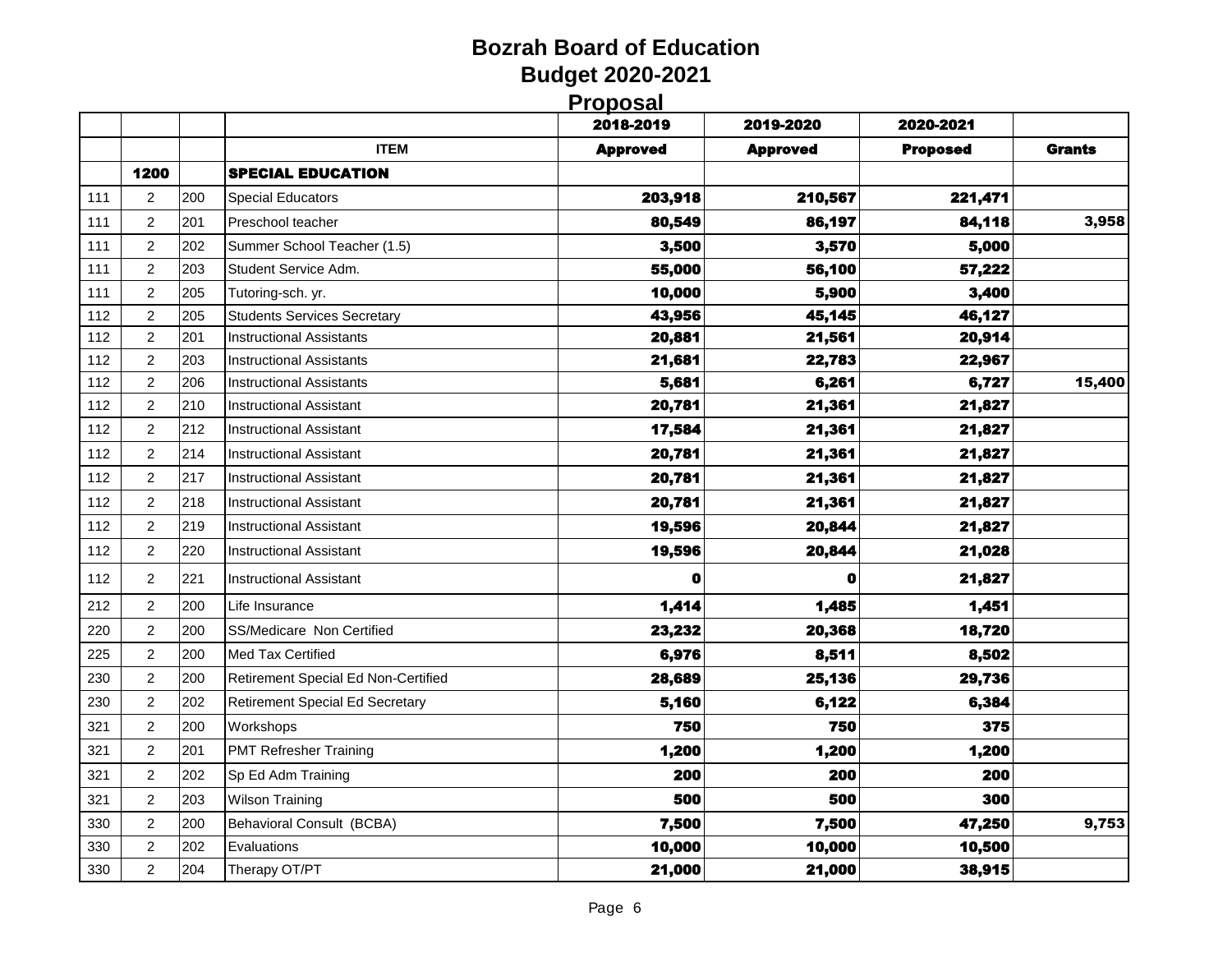| ۱<br>r | ١ |  |
|--------|---|--|
|        |   |  |

|     |                |     |                                     | <u>.</u>        |                 |                 |               |
|-----|----------------|-----|-------------------------------------|-----------------|-----------------|-----------------|---------------|
|     |                |     |                                     | 2018-2019       | 2019-2020       | 2020-2021       |               |
|     |                |     | <b>ITEM</b>                         | <b>Approved</b> | <b>Approved</b> | <b>Proposed</b> | <b>Grants</b> |
| 611 | $\overline{2}$ | 202 | <b>Preschool Supplies</b>           | 300             | 300             | <b>300</b>      |               |
| 611 | 2              | 203 | Supplies (3) Special Teachers       | 900             | 900             | 900             |               |
| 641 | $\overline{2}$ | 204 | Textbooks                           | 100             | 100             | 100             |               |
| 690 | 2              | 200 | Supplies Student Services Sec       | 300             | 300             | 300             |               |
| 690 | 2              | 201 | Supplies Student Services Adm.      | 300             | 300             | 300             |               |
| 690 | 2              | 202 | Non - Instructional Supplies        | 400             | 400             | $\mathbf 0$     |               |
| 730 | 2              | 200 | <b>Instructional Equipment</b>      | 500             | 500             | 274             |               |
| 732 | 2              | 200 | Tech Equipment                      | 500             | 500             | 250             |               |
| 732 | $\overline{2}$ | 201 | <b>Hearing Equipment Rental/IEP</b> | 1,830           | 2,250           | 4,800           |               |
| 732 | 2              | 203 | <b>ALEKS Software</b>               | 300             | 300             | 300             |               |
| 739 | $\overline{2}$ | 200 | Testing                             | 1,300           | 1,300           | 1,300           |               |
| 810 | $\overline{2}$ | 200 | Dues                                | 250             | 250             | 250             |               |
|     |                |     | Total                               | 719,567         | 736,737         | 814,370         | 29,111        |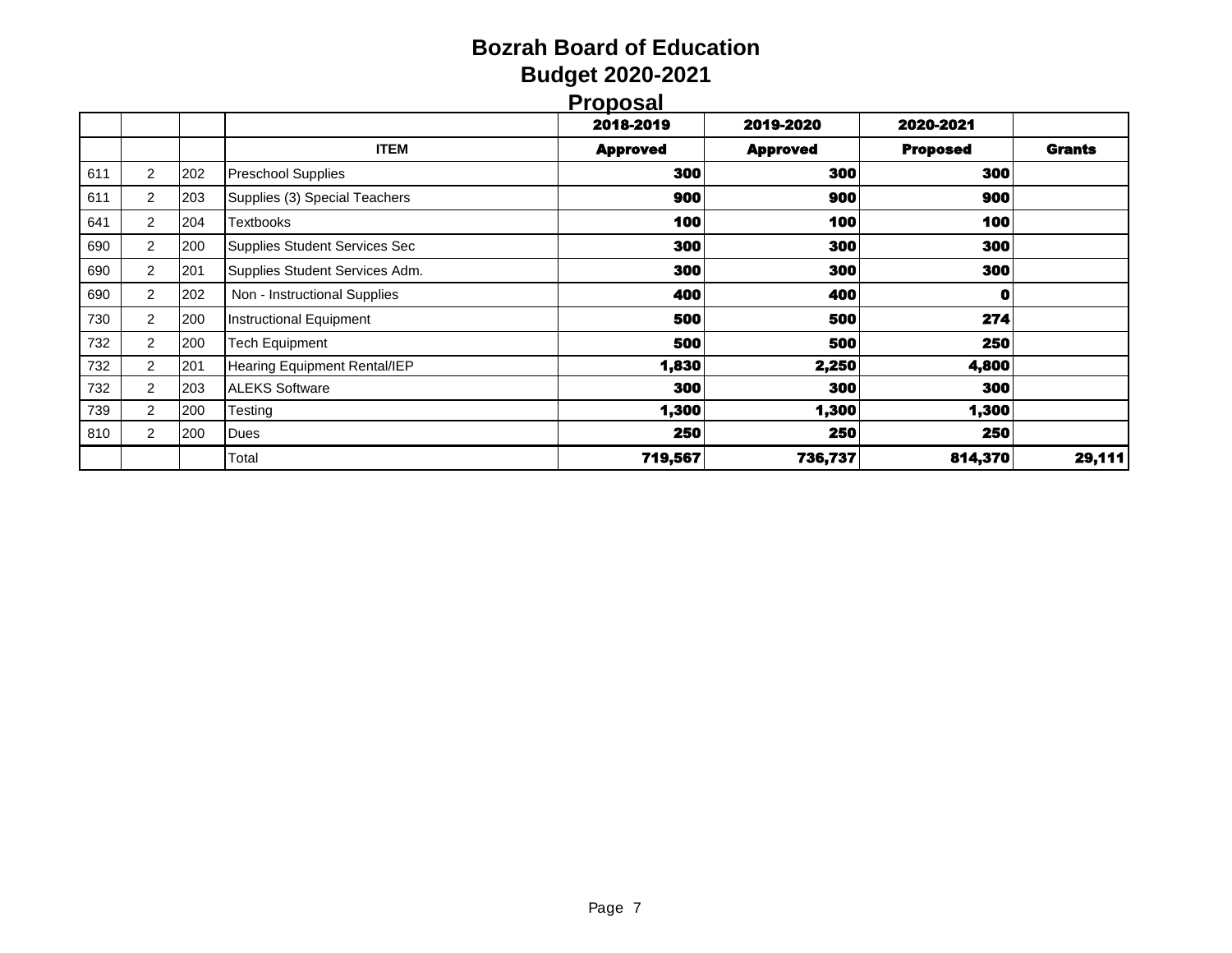**Proposal**

|     |                |     |                                              | 2018-2019       | 2019-2020       | 2020-2021       |               |
|-----|----------------|-----|----------------------------------------------|-----------------|-----------------|-----------------|---------------|
|     |                |     | <b>ITEM</b>                                  | <b>Approved</b> | <b>Approved</b> | <b>Proposed</b> | <b>Grants</b> |
|     |                |     |                                              |                 |                 |                 |               |
|     | 1200           |     | <b>TRANSPORTATION SP. ED</b>                 |                 |                 |                 |               |
| 510 | $\overline{2}$ | 220 | Transportation To Learn (Summer)             | $\mathbf 0$     | 5,000           | 3,850           |               |
| 510 | 2              | 231 | <b>Transportation to Grasso</b>              | 5,100           | 10,487          | 5,500           |               |
| 510 | 2              | 235 | <b>Transportation to Green Valley</b>        | 0               | 27,664          | 28,888          |               |
| 510 | $\overline{c}$ | 244 | <b>Transportation to Green Valley Summer</b> | 0               |                 | 5,009           |               |
| 510 | $\overline{2}$ | 233 | Curtin (LEARN)                               | $\mathbf 0$     | 27,664          | 28,888          |               |
| 510 | $\overline{2}$ | 237 | Curtin (SHARP)                               | O               | 0               | 36,200          |               |
| 510 | $\overline{2}$ | 238 | MID Day PK Bus                               | $\mathbf 0$     | 0               | 9,496           |               |
| 510 | 2              | 239 | <b>Transportation to SHARP Summer</b>        | O               | 0               | 4,000           |               |
| 510 | 2              | 245 | <b>NTA Transportation</b>                    | O               | Ω               | 18,100          |               |
|     |                |     | <b>Total Special Ed Transportation</b>       | 133,769         | 149,291         | 139,931         | $\mathbf o$   |
|     |                |     |                                              |                 |                 |                 |               |
|     | 1200           |     | <b>TUITION SP. ED</b>                        |                 |                 |                 |               |
| 560 | $\overline{c}$ | 200 | Tuition SHARP (2)                            | 37,571          | 67,875          | 47,060          |               |
| 560 | 2              | 201 | SHARP Summer (2)                             | O               | o               | 5,200           |               |
| 560 | 2              | 209 | Tuition Lyman (2 Students)                   | 17,046          | 31,869          | 47,060          |               |
| 560 | $\overline{c}$ | 215 | Tuition NFA (6 Students)                     | 22,852          | 76,271          | 118,131         |               |
| 560 | $\overline{2}$ | 234 | Tuition NFA (2 Sachem)                       | 28,011          | 28,291          | 70,424          |               |
| 560 | $\overline{2}$ | 251 | <b>Tuition To JRI Residential</b>            | 238,000         | 180,000         | 304,871         |               |
| 560 | $\overline{c}$ | 238 | <b>Tuition To Learn</b>                      | 60,000          | 88,750          | 93,300          |               |
| 560 | 2              | 239 | Summer LEARN                                 | 0               | 0               | 8,797           |               |
| 560 | 2              | 240 | Tuition to Green Valley                      | 0               | 66,717          | 68,719          |               |
| 560 | 2              | 241 | Magnet School                                |                 | 6,000           | 4,330           |               |
| 560 | $\overline{2}$ | 244 | <b>Summer Green Valley</b>                   | $\bullet$       | 0               | 11,014          |               |
| 560 | 2              | 245 | <b>Thames Valley</b>                         | $\mathbf 0$     | 0               | 68,719          |               |
| 560 | $\overline{c}$ | 246 | <b>Tuition NTA</b>                           | 0               | 0               | 39,500          |               |
|     |                |     | <b>Total Sp Ed Tuition</b>                   | 501,461         | 716,262         | 887,125         |               |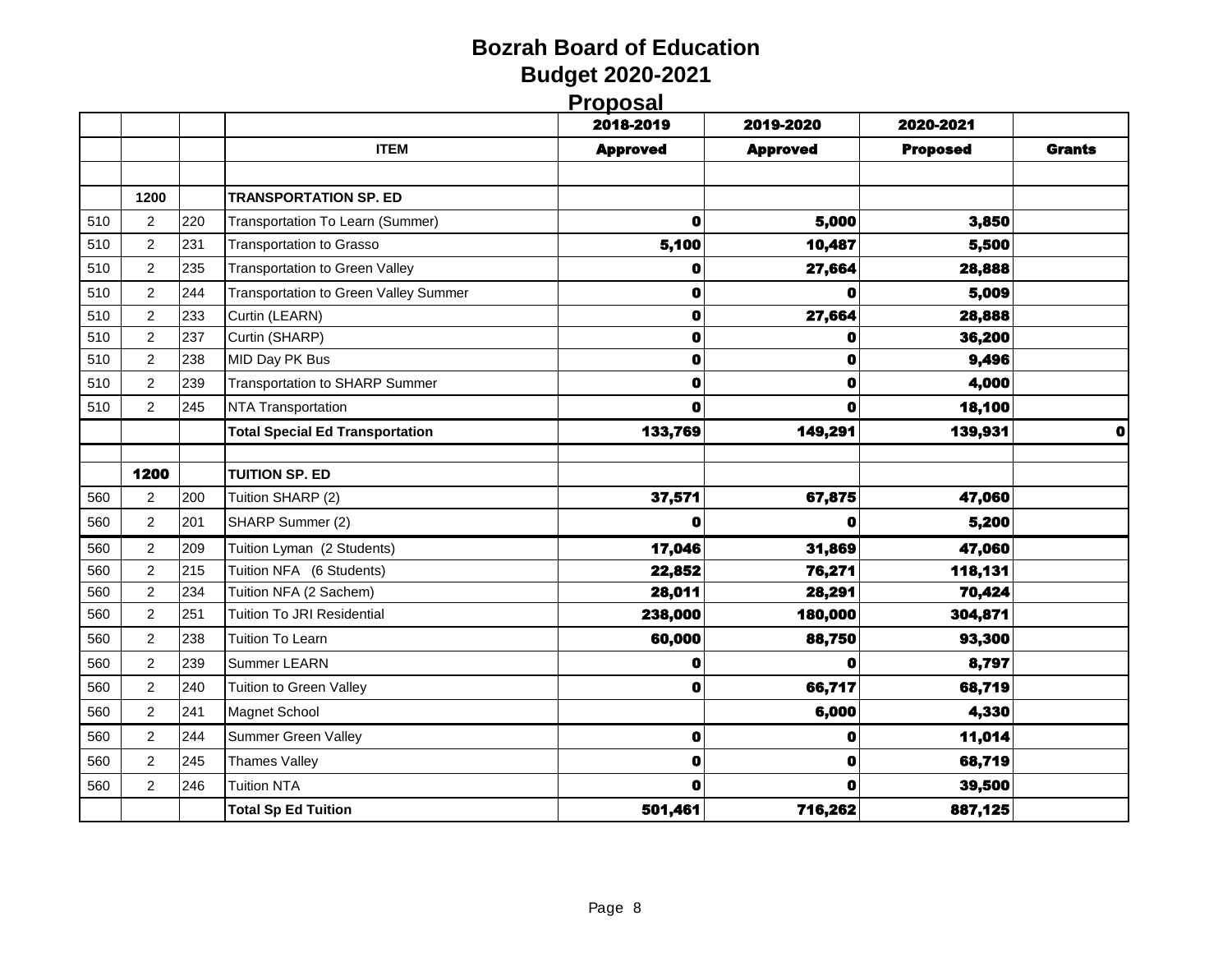| <b>Proposal</b> |  |  |
|-----------------|--|--|
|                 |  |  |

|     |      |     |                                   | .<br>2018-2019  | 2019-2020       | 2020-2021       |               |
|-----|------|-----|-----------------------------------|-----------------|-----------------|-----------------|---------------|
|     |      |     | <b>ITEM</b>                       | <b>Approved</b> | <b>Approved</b> | <b>Proposed</b> | <b>Grants</b> |
|     | 2130 |     | <b>HEALTH</b>                     |                 |                 |                 |               |
| 112 | 3    | 300 | <b>Nurse Salary</b>               | 51,651          | 53,075          | 54,233          |               |
| 112 | 3    | 301 | <b>CPR</b> Instruction            | 75              | 75              | 75              |               |
| 121 | 3    | 100 | <b>Substitute Nurse</b>           | 0               | 0               | 2,500           |               |
| 212 | 3    | 300 | Life Insurance                    | 77              | 81              | 81              |               |
| 220 | 3    | 300 | <b>SS/Medicare Nurse</b>          | 3,952           | 4,060           | 3,579           |               |
| 230 | 3    | 300 | Retirement                        | 6,064           | 6,231           | 6,423           |               |
| 321 | 3    | 300 | <b>CPR Certification/Supplies</b> | 120             | 120             | 120             |               |
| 321 | 3    | 301 | Health Prof Dev                   | 200             | 200             | 200             |               |
| 330 | 3    | 300 | Audiometer Calib.                 | 120             | 120             | 120             |               |
| 330 | 3    | 301 | Med. Advisor                      | 500             | 500             | 500             |               |
| 690 | 3    | 300 | <b>Medical Supplies</b>           | 1,000           | 1,000           | 500             |               |
| 690 | 3    | 301 | <b>Hand Sanitizer</b>             | 600             | 600             | 600             |               |
| 690 | 3    | 302 | Clean up Kits for Blood Bourne    | 100             | 100             | 100             |               |
| 739 | 3    | 300 | Health Equip/Tech Renewal         | 269             | 480             | 480             |               |
| 810 | 3    | 300 | Nurse Service Liab Insurance      | 100             | 100             | 100             |               |
|     |      |     | <b>TOTAL</b>                      | 64,828          | 66,742          | 69,611          | $\mathbf 0$   |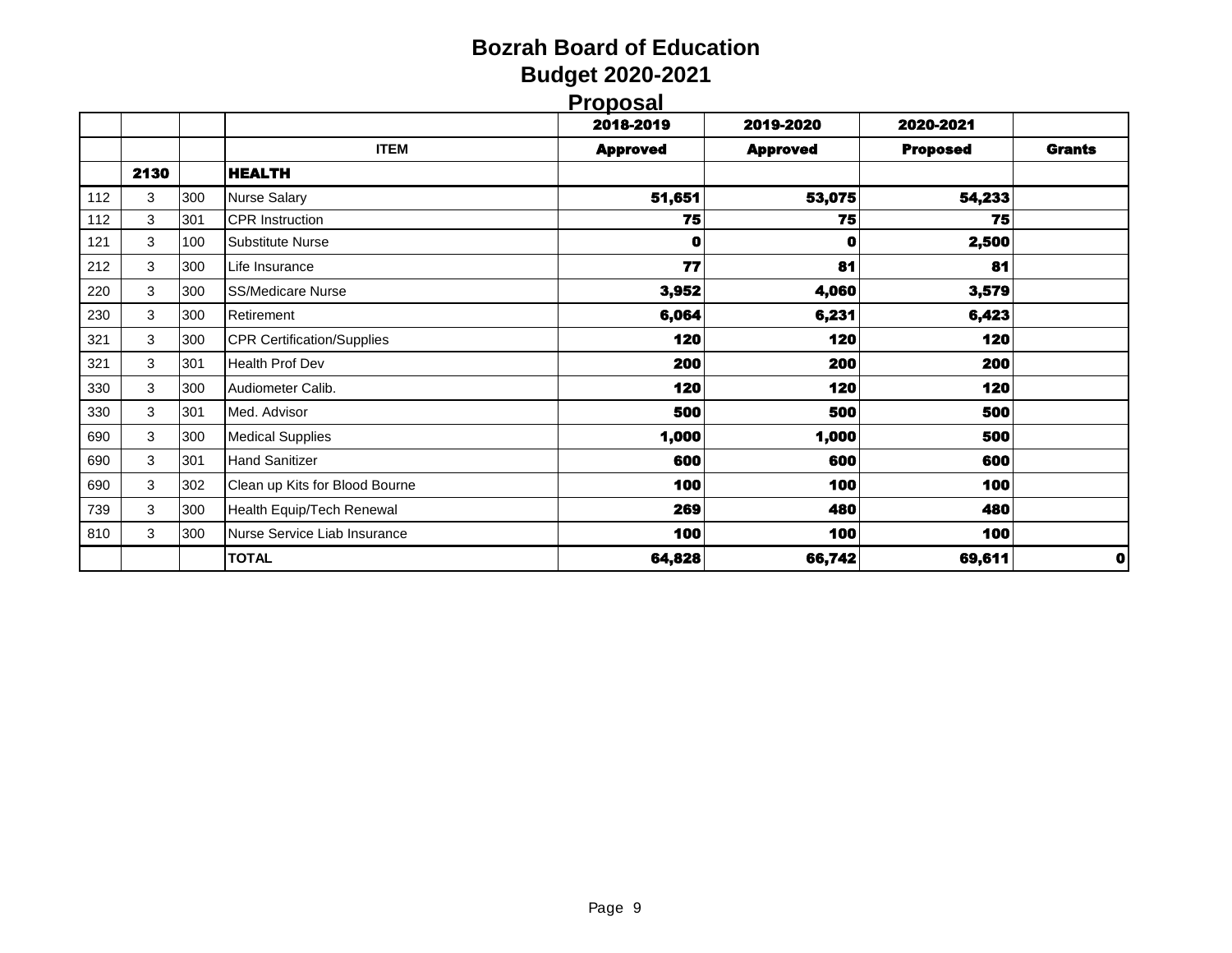|     |      |     |                            | <b>Proposal</b> |                 |                 |               |
|-----|------|-----|----------------------------|-----------------|-----------------|-----------------|---------------|
|     |      |     |                            | 2018-2019       | 2019-2020       | 2020-2021       |               |
|     |      |     | <b>ITEM</b>                | <b>Approved</b> | <b>Approved</b> | <b>Proposed</b> | <b>Grants</b> |
|     | 2140 |     | PSYCH.                     |                 |                 |                 |               |
| 111 | 4    | 400 | School Psych Salary        | 56,038          | 55,651          | 70,469          | 17,607        |
| 212 | 4    | 400 | Life Insurance             | 103             | 108             | 119             |               |
| 225 | 4    | 400 | Med Tax Psych              | 925             | 1,170           | 1,277           |               |
| 580 | 4    | 400 | Travel                     | 150             | 150             | 150             |               |
| 611 | 4    | 400 | <b>Supplies</b>            | 300             | 300             | 300             |               |
| 611 | 4    | 401 | Testing/WIPSY              | 500             | 500             | 500             |               |
|     |      |     | <b>TOTAL</b>               | 58,111          | 57,879          | 72,815          | 17,607        |
|     |      |     |                            |                 |                 |                 |               |
|     |      |     |                            |                 |                 |                 |               |
|     |      |     |                            |                 |                 |                 |               |
|     | 2150 |     | <b>SPEECH</b>              |                 |                 |                 |               |
| 111 | 5    | 500 | Speech Salary              | 82,952          | 84,611          | 57,792          |               |
| 111 | 5    | 501 | Summer Speech              | 3,500           | 3,500           | 5,000           |               |
| 111 | 5    | 502 | <b>Summer Testing</b>      | 0               | O               | 1,000           |               |
| 212 | 5    | 500 | Life Insurance             | 103             | 108             | 108             |               |
| 225 | 5    | 500 | Med Tax Speech             | 1,203           | 1,227           | 838             |               |
| 611 | 5    | 500 | Testing/CELF               | 300             | 1,100           | 100             |               |
| 611 | 5    | 501 | Speech Supplies/ Equipment | 300             | 300             | 300             |               |
|     |      |     | <b>Total</b>               | 88,358          | 90,846          | 65,138          | $\bullet$     |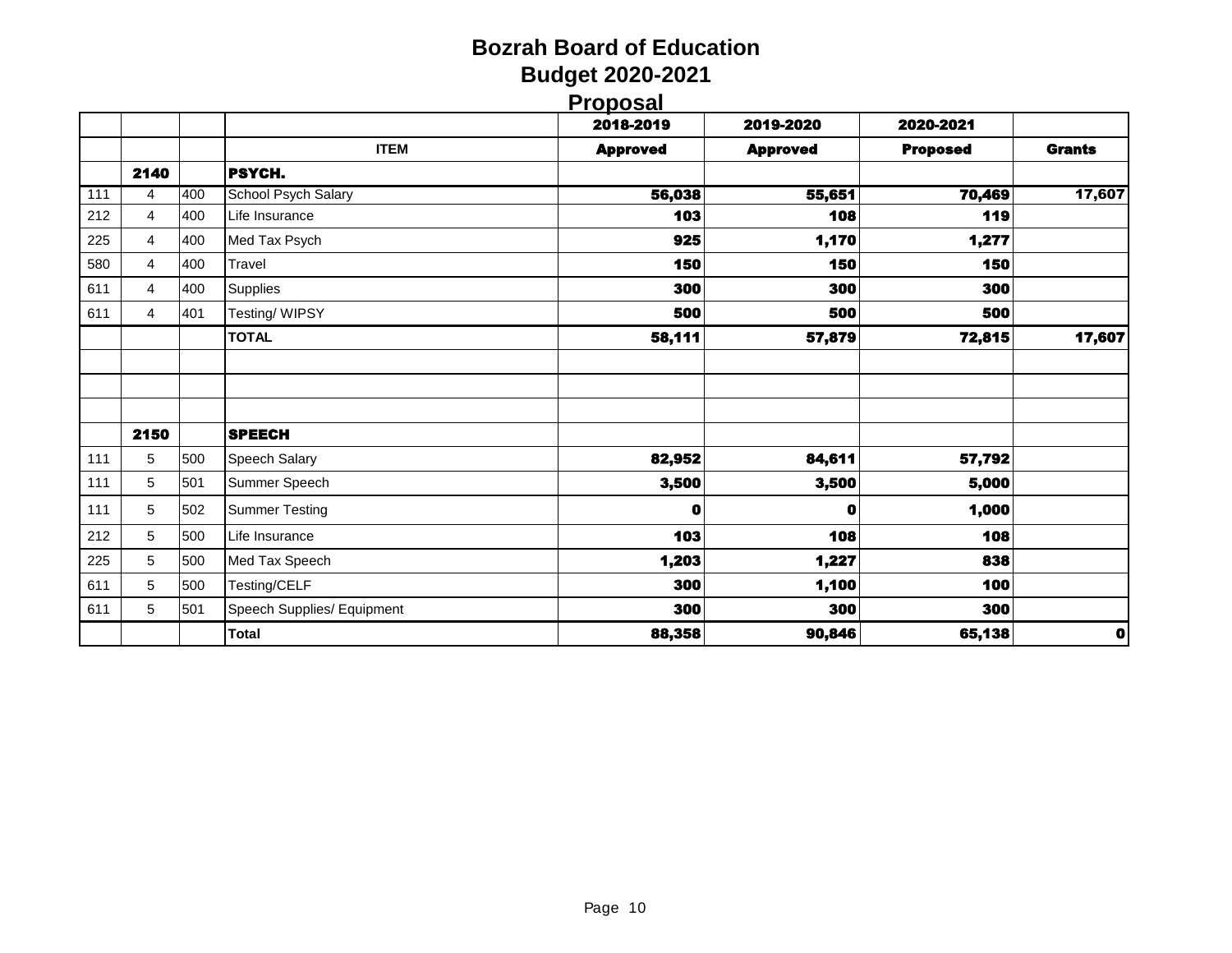|  | <b>Proposal</b> |  |
|--|-----------------|--|

|     |                  |     |                                     | <u>і і орозаі</u><br>2018-2019 | 2019-2020       | 2020-2021       |               |
|-----|------------------|-----|-------------------------------------|--------------------------------|-----------------|-----------------|---------------|
|     |                  |     | <b>ITEM</b>                         | <b>Approved</b>                | <b>Approved</b> | <b>Proposed</b> | <b>Grants</b> |
|     |                  |     |                                     |                                |                 |                 |               |
|     | 2220             |     | <b>LIBRARY</b>                      |                                |                 |                 |               |
| 111 | 6                | 600 | Library Media Salary                | 35,716                         | 36,798          | 37,495          |               |
| 212 | 6                | 600 | Life Insurance                      | 77                             | 81              | 81              |               |
| 220 | 6                | 600 | SS/Medicare Library                 | 2,733                          | 2,807           | 2,892           |               |
| 230 | 6                | 600 | Retirement                          | 4,193                          | 4,308           | 5,189           |               |
| 642 | 6                | 600 | <b>Library Supplies</b>             | 400                            | 400             | 400             |               |
| 642 | 6                | 601 | <b>Library Books</b>                | 2,000                          | 2,000           | 1,000           |               |
| 690 | 6                | 600 | Alexandria Software Renewal         | 1,195                          | 1,195           | 1,195           |               |
| 810 | 6                | 600 | <b>CLA Dues</b>                     | 85                             | 85              | 85              |               |
|     |                  |     | <b>TOTAL</b>                        | 46,399                         | 47,674          | 48,337          | $\bullet$     |
|     |                  |     |                                     |                                |                 |                 |               |
|     | 2310             |     | <b>BOE SERVICE</b>                  |                                |                 |                 |               |
| 230 | $\boldsymbol{7}$ | 700 | <b>Retirement Amortization Cost</b> | 37,563                         | 37,563          | 32,416          |               |
| 260 | $\overline{7}$   | 700 | Workers' Comp. Ins.                 | 35,103                         | 36,156          | 37,241          |               |
| 330 | $\overline{7}$   | 701 | Audit                               | 14,800                         | 14,800          | 14,800          |               |
| 330 | $\overline{7}$   | 702 | Teacher EVL Software                | 1,000                          | 1,000           | 0               |               |
| 330 | $\overline{7}$   | 704 | <b>Legal Services</b>               | 15,000                         | 15,000          | 15,000          |               |
| 330 | $\overline{7}$   | 706 | Parent Square                       | 480                            | 480             | 480             |               |
| 330 | $\overline{7}$   | 708 | CT REAP Membership                  | 535                            | 535             | 535             |               |
| 330 | $\overline{7}$   | 709 | Retire/MERS Adm Fee (21)            | 2,730                          | 2,730           | 3,000           |               |
| 330 | $\overline{7}$   | 710 | <b>GASB 45 Annual Reporting</b>     | 1,800                          | 1,800           | 1,800           |               |
| 330 | $\overline{7}$   | 711 | <b>Frontline Sub Services</b>       | 0                              | 0               | 3,500           |               |
| 520 | $\overline{7}$   | 700 | Liab/Prop.Insurance                 | 24,425                         | 25,158          | 24,814          |               |
| 530 | $\overline{7}$   | 700 | Advertising                         | 300                            | 300             | 300             |               |
| 530 | $\overline{7}$   | 701 | Postage                             | 3,500                          | 3,500           | 3,500           |               |
| 690 | $\overline{7}$   | 700 | <b>BOE Supplies</b>                 | 500                            | 500             | 500             |               |
| 690 | $\overline{7}$   | 701 | Graduation                          | 800                            | 800             | 1,000           |               |
| 690 | $\boldsymbol{7}$ | 702 | Fingerprinting                      | $\mathbf 0$                    | o               | 150             |               |
| 810 | $\overline{7}$   | 700 | CABE (dues)                         | 3,500                          | 3,500           | 3,500           |               |
|     |                  |     |                                     |                                |                 |                 |               |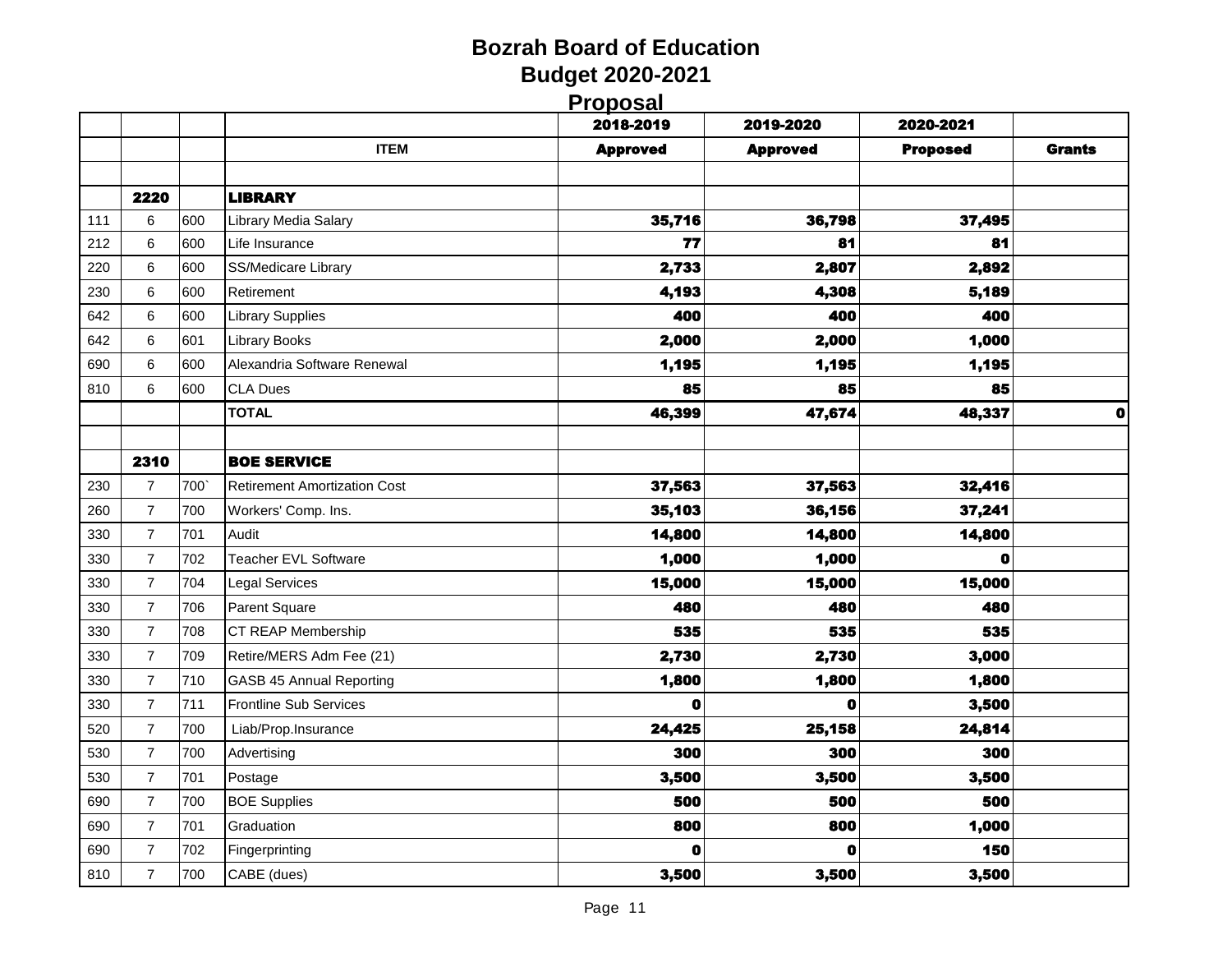#### **Proposal**

|     |     |              | ---------<br>2018-2019 | 2019-2020       | 2020-2021       |               |
|-----|-----|--------------|------------------------|-----------------|-----------------|---------------|
|     |     | <b>ITEM</b>  | <b>Approved</b>        | <b>Approved</b> | <b>Proposed</b> | <b>Grants</b> |
| 810 | 701 | CAPSS (dues) | 4.525                  | 4,525           | 4,525           |               |
|     |     | <b>TOTAL</b> | 146,561                | 174,347         | 147,061         |               |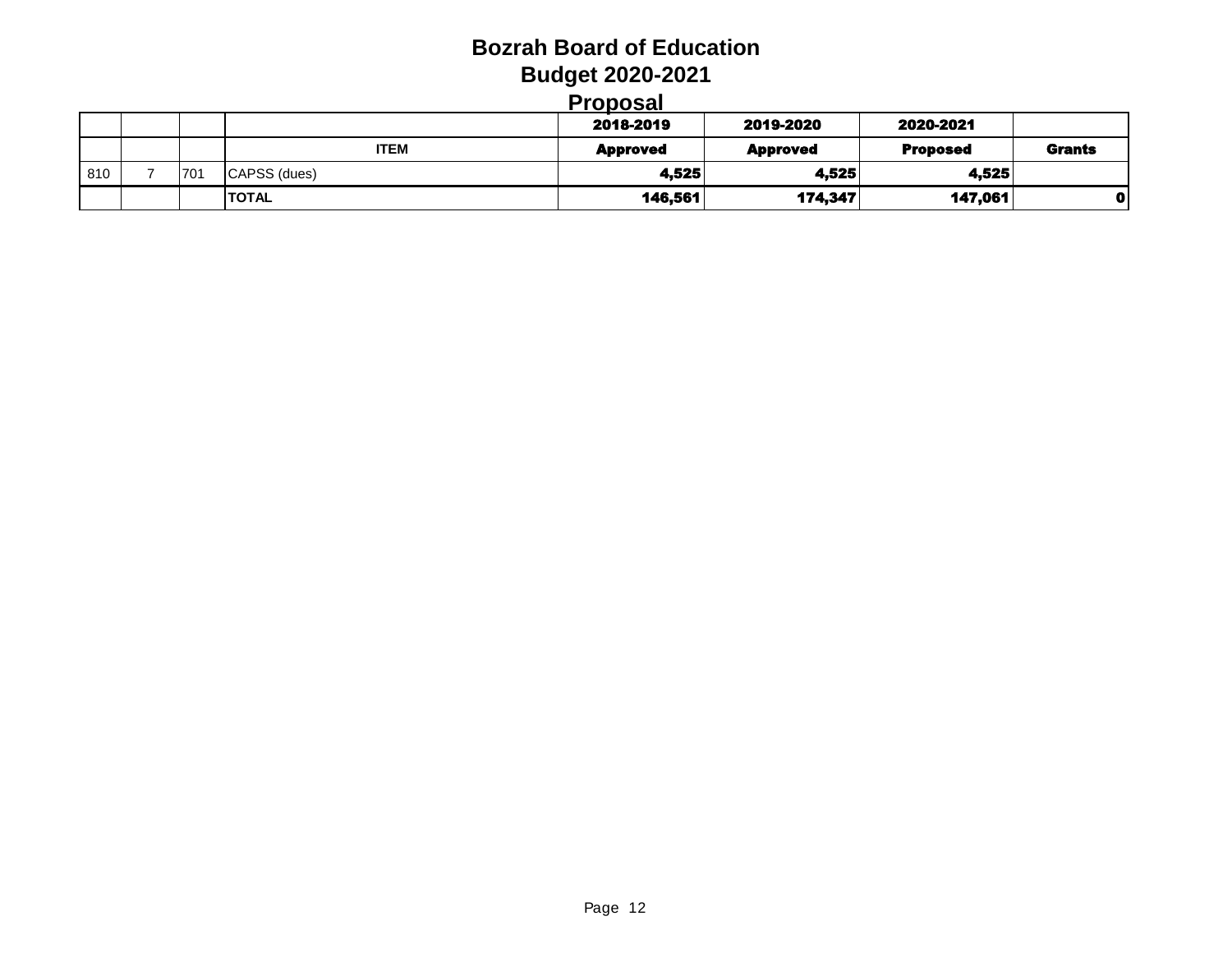|     |                  |     |                                       | <u>і і орозаі</u><br>2018-2019 | 2019-2020       | 2020-2021       |               |
|-----|------------------|-----|---------------------------------------|--------------------------------|-----------------|-----------------|---------------|
|     |                  |     | <b>ITEM</b>                           | <b>Approved</b>                | <b>Approved</b> | <b>Proposed</b> | <b>Grants</b> |
|     |                  |     |                                       |                                |                 |                 |               |
|     | 2320             |     | <b>SUPERINTENDENT</b>                 |                                |                 |                 |               |
| 111 | 8                | 800 | Supt Salary                           | 60,000                         | 60,000          | 60,000          |               |
| 112 | 8                | 800 | Supt. Secretary                       | 33,751                         | 35,154          | 35,398          |               |
| 212 | 8                | 800 | Life Insurance                        | 1,517                          | 1,593           | 89              |               |
| 220 | 8                | 800 | SS/Medicare (Supt. Sec)               | 2,582                          | 2,651           | 2,700           |               |
| 225 | 8                | 800 | Med Tax                               | 4,682                          | 4,590           | 4,590           |               |
| 230 | 8                | 800 | Retirement                            | 3,962                          | 4,068           | 4,900           |               |
| 321 | 8                | 800 | Professional Dev.                     | 400                            | 400             | 400             |               |
| 580 | 8                | 800 | Travel                                | 1,000                          | 1,000           | 1,000           |               |
| 690 | 8                | 800 | Supt. Expenditures                    | 150                            | 150             | 150             |               |
| 690 | 8                | 800 | Supplies (Supt. Sec)                  | 300                            | 300             | 300             |               |
| 732 | 8                | 800 | <b>Technology Supplies/ Equipment</b> | 400                            | 400             | 400             |               |
| 810 | 8                | 800 | CASCD/ASCD/NSCC/SECASA/LEARN          | 400                            | 450             | 450             |               |
|     |                  |     | <b>TOTAL</b>                          | 109,144                        | 110,756         | 110,377         | $\bullet$     |
|     |                  |     |                                       |                                |                 |                 |               |
|     | 2400             |     | <b>PRINCIPAL</b>                      |                                |                 |                 |               |
| 111 | 9                | 900 | Principal                             | 115,005                        | 117,305         | 112,398         |               |
| 112 | 9                | 900 | Administrative Assistant              | 44,356                         | 46,045          | 46,540          |               |
| 212 | $\boldsymbol{9}$ | 900 | Life Insurance                        | 77                             | 81              | 89              |               |
| 212 | 9                | 901 | Life Insurance Principal              | 258                            | 274             | 296             |               |
| 220 | 9                | 900 | SS/Medicare Office Sec                | 3,393                          | 3,484           | 3,588           |               |
| 225 | 9                | 900 | Med Tax Principal                     | 1,668                          | 1,701           | 1,630           |               |
| 230 | 9                | 900 | Retirement                            | 5,207                          | 5,347           | 6,439           |               |
| 321 | 9                | 900 | Professional Dev. (Workshops)         | 2,000                          | 2,000           | 2,000           |               |
| 430 | 9                | 900 | Cell Phone                            | 1,500                          | 1,500           | 1,500           |               |
| 580 | 9                | 900 | Travel                                | 500                            | 500             | 500             |               |
| 690 | 9                | 900 | Supplies Principal                    | 300                            | 300             | 300             |               |
|     | 9                | 901 | Supplies Adm Asst.                    | 800                            | 800             | 800             |               |
| 690 |                  |     |                                       |                                |                 |                 |               |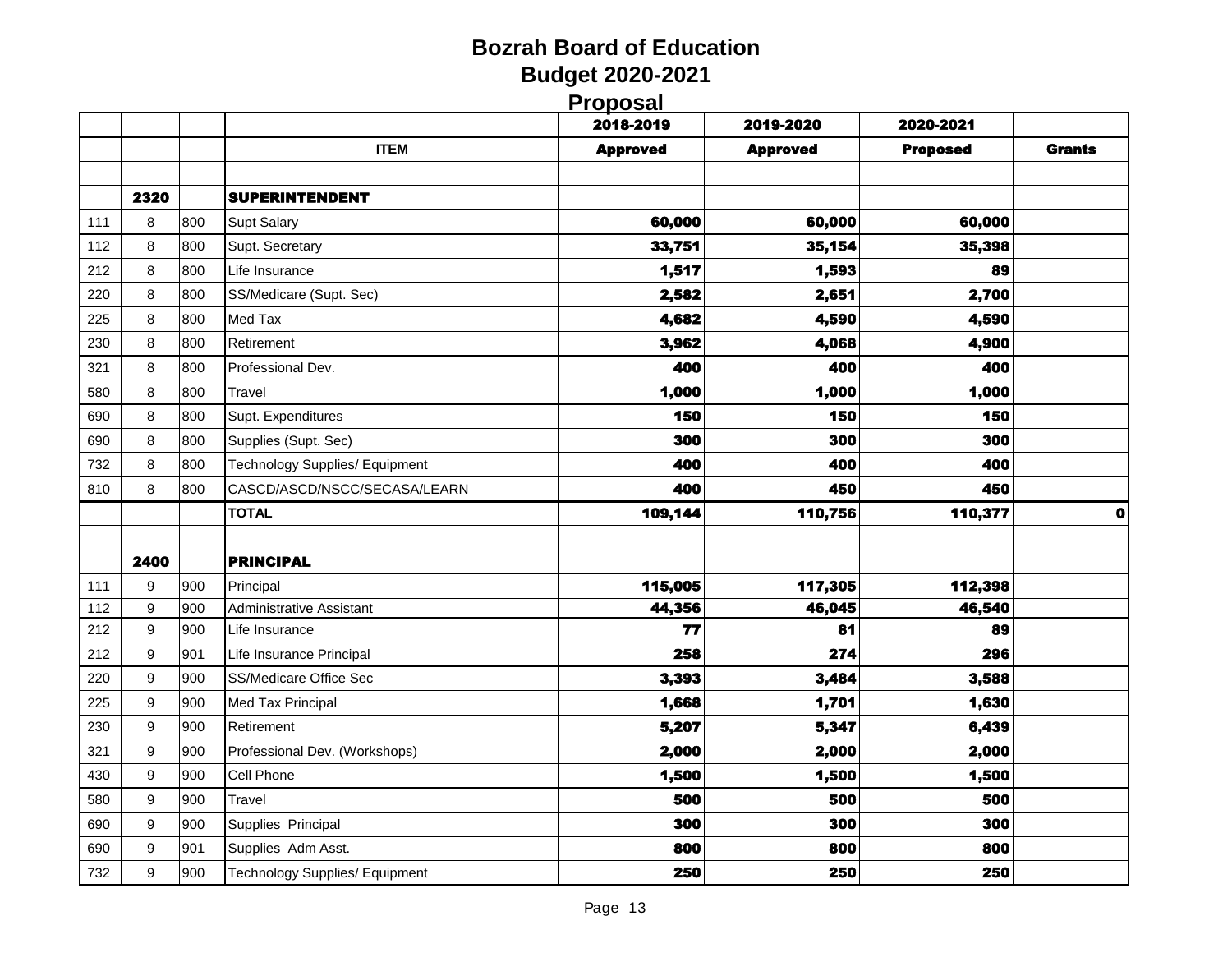#### **Proposal**

|      |     |                     | 2018-2019       | 2019-2020       | 2020-2021       |               |
|------|-----|---------------------|-----------------|-----------------|-----------------|---------------|
|      |     | <b>ITEM</b>         | <b>Approved</b> | <b>Approved</b> | <b>Proposed</b> | <b>Grants</b> |
| .810 | 900 | Membership and Dues | 1,000           | 1,000           | 1,000           |               |
|      |     | <b>TOTAL</b>        | 176,314         | 180,587         | 177,330         |               |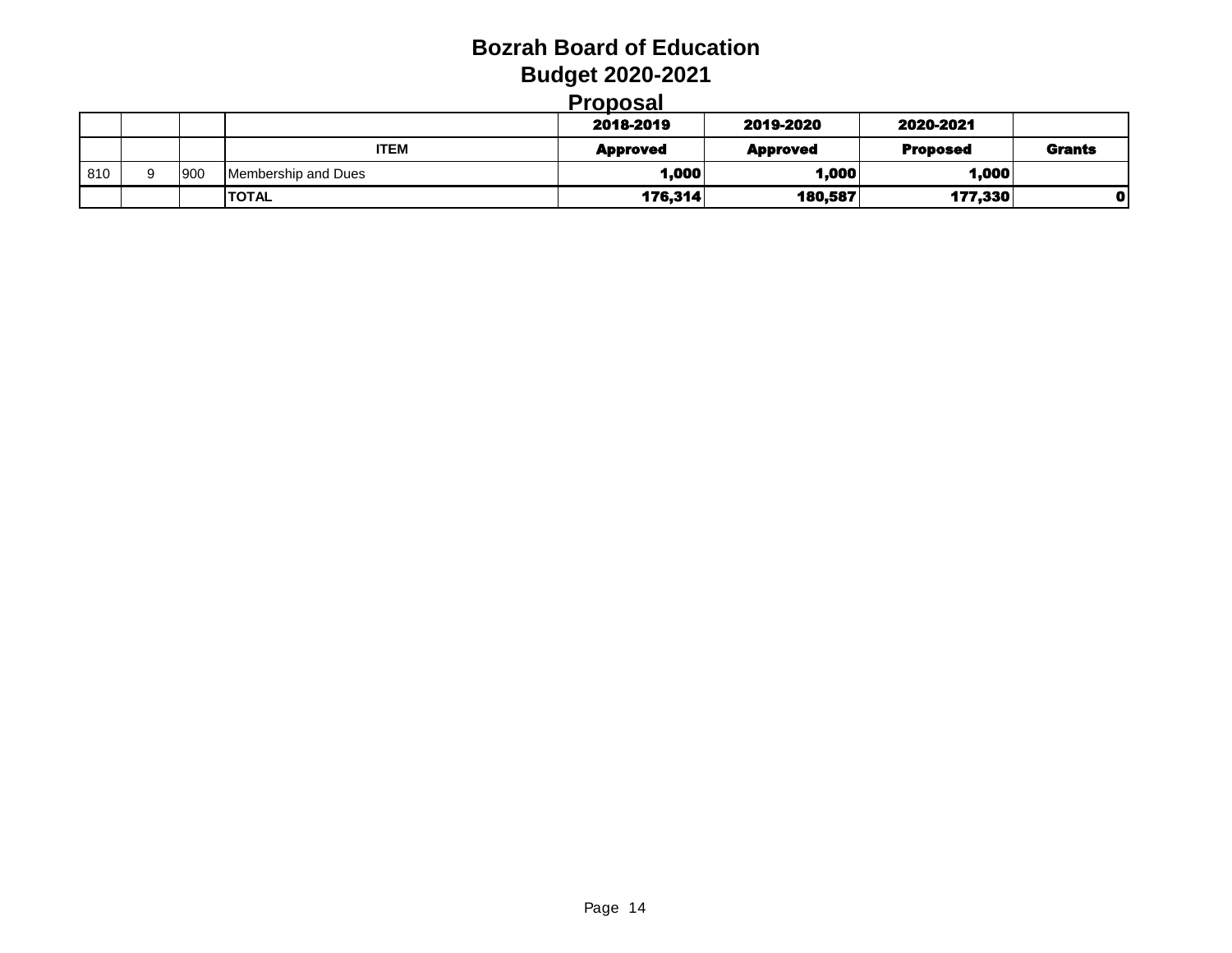|  | Proposal |  |
|--|----------|--|
|  |          |  |

|     |      |      |                                            | <u>і і орозаі</u><br>2018-2019 | 2019-2020       | 2020-2021       |               |
|-----|------|------|--------------------------------------------|--------------------------------|-----------------|-----------------|---------------|
|     |      |      | <b>ITEM</b>                                | <b>Approved</b>                | <b>Approved</b> | <b>Proposed</b> | <b>Grants</b> |
|     | 2500 |      | <b>FINANCIAL</b>                           |                                |                 |                 |               |
| 112 | 10   | 1000 | Administrative Assistant for Business Ser. | 64,986                         | 66,986          | 68,431          |               |
| 112 | 10   | 1001 | Parent Square Broadcast                    | 1,000                          | 1,000           | 0               |               |
| 212 | 10   | 1000 | Life Insurance                             | 103                            | 103             | 119             |               |
| 220 | 10   | 1000 | SS/Medicare Fin. Sec                       | 4,945                          | 5,071           | 5,332           |               |
| 230 | 10   | 1000 | Retirement Fin. Sec                        | 7,629                          | 7,782           | 9,569           |               |
| 321 | 10   | 1000 | Professional Dev.                          | 150                            | 150             | 150             |               |
| 330 | 10   | 1000 | Paychecks                                  | 13,000                         | 13,000          | 15,000          |               |
| 330 | 10   | 1001 | Audit Service/Consultant                   | 5,500                          | 5,500           | 6,000           |               |
| 330 | 10   | 1002 | Quickbooks/ right networks                 | 6,000                          | 6,000           | 6,000           |               |
| 330 | 10   | 1003 | Agent of Record                            | 3,600                          | 3,600           | 3,000           |               |
| 690 | 10   | 1000 | Fin SecretarySupplies                      | 700                            | 700             | 700             |               |
| 690 | 10   | 1001 | <b>SAM Registration</b>                    | 0                              | $\mathbf o$     | 300             |               |
| 810 | 10   | 1000 | <b>CASBO Dues</b>                          | 500                            | 500             | o               |               |
|     |      |      | <b>TOTAL</b>                               | 108,113                        | 110,392         | 114,601         |               |
|     |      |      |                                            |                                |                 |                 |               |
|     | 2600 |      | <b>MAINTENANCE</b>                         |                                |                 |                 |               |
| 112 | 11   | 2000 | <b>Head Cust Salary</b>                    | 46,322                         | 47,590          | 48,728          |               |
| 112 | 11   | 2001 | Night Cust.- Salary (2.0)                  | 73,274                         | 66,684          | 73,031          |               |
| 112 | 11   | 2002 | Summer Custodian                           | 3,000                          | 4,200           | 5,000           |               |
| 121 | 11   | 2000 | <b>Custodian Substitutes</b>               | 3,000                          | 3,000           | 3,000           |               |
| 212 | 11   | 2000 | Life Insurance                             | 232                            | 244             | 259             |               |
| 220 | 11   | 2000 | <b>SS/Medicare Custodians</b>              | 9,149                          | 8,742           | 9,448           |               |
| 230 | 11   | 2000 | <b>Retirement Custodians</b>               | 14,041                         | 13,416          | 16,957          |               |
| 321 | 11   | 2000 | Professional Dev                           | 400                            | 400             | 400             |               |
| 330 | 11   | 2000 | <b>Landscaping Grounds</b>                 | 3,300                          | 3,300           | 4,200           |               |
| 410 | 11   | 2000 | Water                                      | 2,760                          | 2,800           | 3,800           |               |
| 430 | 11   | 2019 | Safety Clothing                            | 1,000                          | 500             | 500             |               |
| 430 | 11   | 2000 | Telephone                                  | 5,540                          | 5,540           | 5,500           |               |
| 430 | 11   | 2001 | <b>ABS</b>                                 | 8,099                          | 8,099           | 8,342           |               |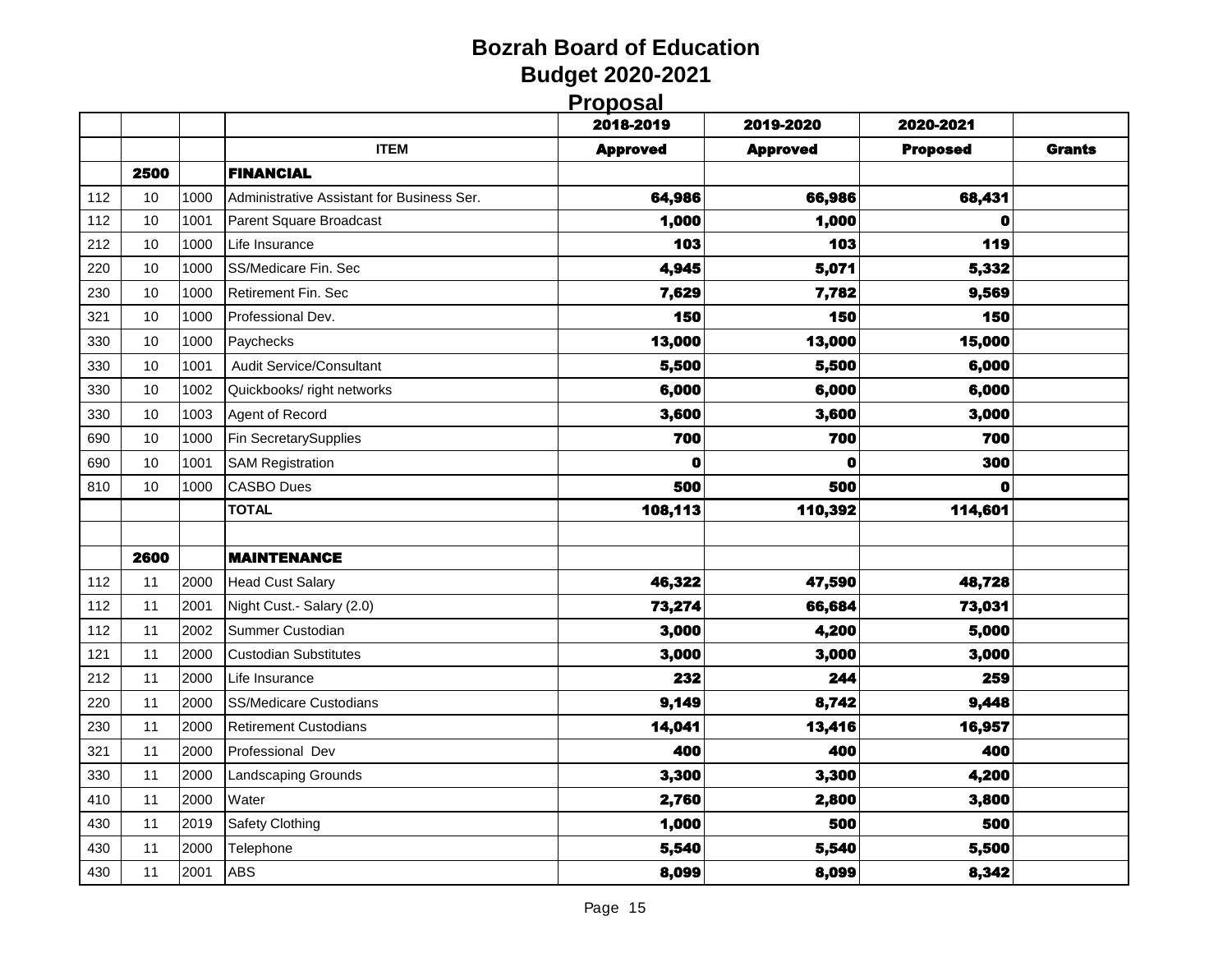| <b>Proposal</b> |
|-----------------|
|-----------------|

|     |    |      |                          | ιυυνσαι         |                 |                 |               |
|-----|----|------|--------------------------|-----------------|-----------------|-----------------|---------------|
|     |    |      |                          | 2018-2019       | 2019-2020       | 2020-2021       |               |
|     |    |      | <b>ITEM</b>              | <b>Approved</b> | <b>Approved</b> | <b>Proposed</b> | <b>Grants</b> |
| 430 | 11 | 2002 | Automated HAVAC          | 15,500          | 15,500          | 15,965          |               |
| 430 | 11 | 2003 | <b>Boiler Inspection</b> | 400             | 400             | 400             |               |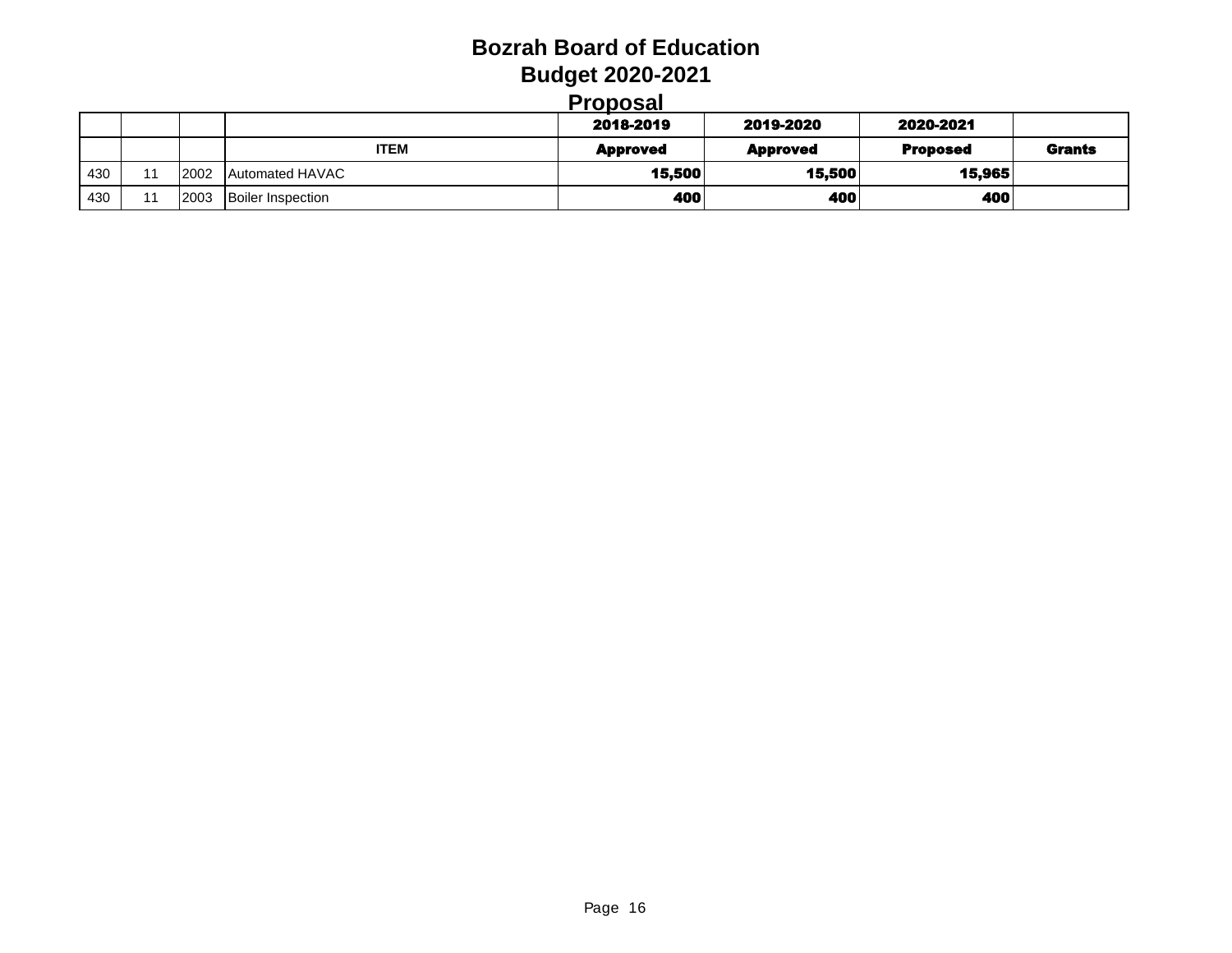| 2018-2019<br>2019-2020<br>2020-2021<br><b>ITEM</b><br><b>Proposed</b><br><b>Grants</b><br><b>Approved</b><br><b>Approved</b><br>420<br>450<br>9,500<br>430<br>2004<br><b>Building Security (Alarm)</b><br>11<br>430<br>2005<br>Copiers<br>19,600<br>19,600<br>15,473<br>11<br>3,500<br>Elevator (Kone)<br>3,605<br>3,713<br>430<br>2007<br>11<br>2008<br>1,800<br>1,800<br>430<br>11<br>Fire Alarm<br>1,800<br>800<br>1,000<br>2009<br>Fire Ext. Recharge (Roybal)<br>1,000<br>430<br>11<br>1,831<br>1,855<br>1,360<br>2010<br>Pest Control (Waltham)<br>430<br>11<br>2012<br>4,590<br>4,750<br>430<br><b>Refuse Removal (Sterling)</b><br>4,590<br>11<br>2014<br>2,000<br>430<br>Septic Tank<br>2,000<br>2,200<br>11<br>500<br>500<br>1,000<br>430<br>2015<br>Sprinkler (water)<br>11<br>2,900<br>9,500<br>2017<br>Monitoring Services (ADT, ToneKlear,)<br>2,900<br>430<br>11<br><b>RTU Units</b><br>8,000<br>8,652<br>8,652<br>430<br>2019<br>11<br>701<br><b>Underground Storage Tank</b><br>520<br>11<br>o<br>0<br>0<br>400<br>400<br>400<br>2001<br>580<br>11<br>Custodian Travel<br>622<br>2000<br>55,000<br>55,000<br>56,000<br>11<br>Electricity<br>2000<br>9,000<br>7,000<br>691<br>11<br><b>Cleaning Supplies</b><br>9,000<br>3,500<br>3,500<br>3,000<br>691<br>2008<br>Paper Supplies<br>11<br>2001<br>800<br>800<br>800<br>691<br>11<br><b>Electric Repairs</b><br>2002<br>1,000<br>1,500<br>1,500<br>691<br>11<br><b>Electric Supplies</b><br>2,500<br>2,500<br>691<br>11<br>2003<br>Glass, Lumber (hardware)<br>3,000<br>2003<br>260<br>260<br>691<br>11<br>Ice Machine<br>260<br>400<br>2,000<br>2004<br>2,000<br>691<br>11<br>Lock Smith<br>691<br>2005<br><b>Repairs Maint</b><br>25,000<br>41,650<br>26,100<br>11<br><b>Technology Wiring</b><br>5,000<br>$\mathbf 0$<br>6,500<br>691<br>2005A<br>11<br>691<br>11<br>2007<br>Wood chips (Playground)<br>O<br>2,500<br>1,000<br>0<br>3,000<br>3,000<br>691<br>11<br>2008<br><b>Plumbing Repairs</b><br>2000<br>Oil<br>48,000<br>48,000<br>692<br>48,000<br>11<br><b>Painting Rooms</b><br>739<br>2000<br>0<br>9,000<br>O<br>11<br>300<br>300<br>300<br>739<br>2002<br>Portable Radios<br>11<br><b>TOTAL</b><br>383,618<br>419,327<br>404,288 |  |  | <b>Proposal</b> |  |           |
|----------------------------------------------------------------------------------------------------------------------------------------------------------------------------------------------------------------------------------------------------------------------------------------------------------------------------------------------------------------------------------------------------------------------------------------------------------------------------------------------------------------------------------------------------------------------------------------------------------------------------------------------------------------------------------------------------------------------------------------------------------------------------------------------------------------------------------------------------------------------------------------------------------------------------------------------------------------------------------------------------------------------------------------------------------------------------------------------------------------------------------------------------------------------------------------------------------------------------------------------------------------------------------------------------------------------------------------------------------------------------------------------------------------------------------------------------------------------------------------------------------------------------------------------------------------------------------------------------------------------------------------------------------------------------------------------------------------------------------------------------------------------------------------------------------------------------------------------------------------------------------------------------------------------------------------------------------------------------------------------------------------------------------------------------------------------------------------------------------------------------------------------------------------------------------------------------------------|--|--|-----------------|--|-----------|
|                                                                                                                                                                                                                                                                                                                                                                                                                                                                                                                                                                                                                                                                                                                                                                                                                                                                                                                                                                                                                                                                                                                                                                                                                                                                                                                                                                                                                                                                                                                                                                                                                                                                                                                                                                                                                                                                                                                                                                                                                                                                                                                                                                                                                |  |  |                 |  |           |
|                                                                                                                                                                                                                                                                                                                                                                                                                                                                                                                                                                                                                                                                                                                                                                                                                                                                                                                                                                                                                                                                                                                                                                                                                                                                                                                                                                                                                                                                                                                                                                                                                                                                                                                                                                                                                                                                                                                                                                                                                                                                                                                                                                                                                |  |  |                 |  |           |
|                                                                                                                                                                                                                                                                                                                                                                                                                                                                                                                                                                                                                                                                                                                                                                                                                                                                                                                                                                                                                                                                                                                                                                                                                                                                                                                                                                                                                                                                                                                                                                                                                                                                                                                                                                                                                                                                                                                                                                                                                                                                                                                                                                                                                |  |  |                 |  |           |
|                                                                                                                                                                                                                                                                                                                                                                                                                                                                                                                                                                                                                                                                                                                                                                                                                                                                                                                                                                                                                                                                                                                                                                                                                                                                                                                                                                                                                                                                                                                                                                                                                                                                                                                                                                                                                                                                                                                                                                                                                                                                                                                                                                                                                |  |  |                 |  |           |
|                                                                                                                                                                                                                                                                                                                                                                                                                                                                                                                                                                                                                                                                                                                                                                                                                                                                                                                                                                                                                                                                                                                                                                                                                                                                                                                                                                                                                                                                                                                                                                                                                                                                                                                                                                                                                                                                                                                                                                                                                                                                                                                                                                                                                |  |  |                 |  |           |
|                                                                                                                                                                                                                                                                                                                                                                                                                                                                                                                                                                                                                                                                                                                                                                                                                                                                                                                                                                                                                                                                                                                                                                                                                                                                                                                                                                                                                                                                                                                                                                                                                                                                                                                                                                                                                                                                                                                                                                                                                                                                                                                                                                                                                |  |  |                 |  |           |
|                                                                                                                                                                                                                                                                                                                                                                                                                                                                                                                                                                                                                                                                                                                                                                                                                                                                                                                                                                                                                                                                                                                                                                                                                                                                                                                                                                                                                                                                                                                                                                                                                                                                                                                                                                                                                                                                                                                                                                                                                                                                                                                                                                                                                |  |  |                 |  |           |
|                                                                                                                                                                                                                                                                                                                                                                                                                                                                                                                                                                                                                                                                                                                                                                                                                                                                                                                                                                                                                                                                                                                                                                                                                                                                                                                                                                                                                                                                                                                                                                                                                                                                                                                                                                                                                                                                                                                                                                                                                                                                                                                                                                                                                |  |  |                 |  |           |
|                                                                                                                                                                                                                                                                                                                                                                                                                                                                                                                                                                                                                                                                                                                                                                                                                                                                                                                                                                                                                                                                                                                                                                                                                                                                                                                                                                                                                                                                                                                                                                                                                                                                                                                                                                                                                                                                                                                                                                                                                                                                                                                                                                                                                |  |  |                 |  |           |
|                                                                                                                                                                                                                                                                                                                                                                                                                                                                                                                                                                                                                                                                                                                                                                                                                                                                                                                                                                                                                                                                                                                                                                                                                                                                                                                                                                                                                                                                                                                                                                                                                                                                                                                                                                                                                                                                                                                                                                                                                                                                                                                                                                                                                |  |  |                 |  |           |
|                                                                                                                                                                                                                                                                                                                                                                                                                                                                                                                                                                                                                                                                                                                                                                                                                                                                                                                                                                                                                                                                                                                                                                                                                                                                                                                                                                                                                                                                                                                                                                                                                                                                                                                                                                                                                                                                                                                                                                                                                                                                                                                                                                                                                |  |  |                 |  |           |
|                                                                                                                                                                                                                                                                                                                                                                                                                                                                                                                                                                                                                                                                                                                                                                                                                                                                                                                                                                                                                                                                                                                                                                                                                                                                                                                                                                                                                                                                                                                                                                                                                                                                                                                                                                                                                                                                                                                                                                                                                                                                                                                                                                                                                |  |  |                 |  |           |
|                                                                                                                                                                                                                                                                                                                                                                                                                                                                                                                                                                                                                                                                                                                                                                                                                                                                                                                                                                                                                                                                                                                                                                                                                                                                                                                                                                                                                                                                                                                                                                                                                                                                                                                                                                                                                                                                                                                                                                                                                                                                                                                                                                                                                |  |  |                 |  |           |
|                                                                                                                                                                                                                                                                                                                                                                                                                                                                                                                                                                                                                                                                                                                                                                                                                                                                                                                                                                                                                                                                                                                                                                                                                                                                                                                                                                                                                                                                                                                                                                                                                                                                                                                                                                                                                                                                                                                                                                                                                                                                                                                                                                                                                |  |  |                 |  |           |
|                                                                                                                                                                                                                                                                                                                                                                                                                                                                                                                                                                                                                                                                                                                                                                                                                                                                                                                                                                                                                                                                                                                                                                                                                                                                                                                                                                                                                                                                                                                                                                                                                                                                                                                                                                                                                                                                                                                                                                                                                                                                                                                                                                                                                |  |  |                 |  |           |
|                                                                                                                                                                                                                                                                                                                                                                                                                                                                                                                                                                                                                                                                                                                                                                                                                                                                                                                                                                                                                                                                                                                                                                                                                                                                                                                                                                                                                                                                                                                                                                                                                                                                                                                                                                                                                                                                                                                                                                                                                                                                                                                                                                                                                |  |  |                 |  |           |
|                                                                                                                                                                                                                                                                                                                                                                                                                                                                                                                                                                                                                                                                                                                                                                                                                                                                                                                                                                                                                                                                                                                                                                                                                                                                                                                                                                                                                                                                                                                                                                                                                                                                                                                                                                                                                                                                                                                                                                                                                                                                                                                                                                                                                |  |  |                 |  |           |
|                                                                                                                                                                                                                                                                                                                                                                                                                                                                                                                                                                                                                                                                                                                                                                                                                                                                                                                                                                                                                                                                                                                                                                                                                                                                                                                                                                                                                                                                                                                                                                                                                                                                                                                                                                                                                                                                                                                                                                                                                                                                                                                                                                                                                |  |  |                 |  |           |
|                                                                                                                                                                                                                                                                                                                                                                                                                                                                                                                                                                                                                                                                                                                                                                                                                                                                                                                                                                                                                                                                                                                                                                                                                                                                                                                                                                                                                                                                                                                                                                                                                                                                                                                                                                                                                                                                                                                                                                                                                                                                                                                                                                                                                |  |  |                 |  |           |
|                                                                                                                                                                                                                                                                                                                                                                                                                                                                                                                                                                                                                                                                                                                                                                                                                                                                                                                                                                                                                                                                                                                                                                                                                                                                                                                                                                                                                                                                                                                                                                                                                                                                                                                                                                                                                                                                                                                                                                                                                                                                                                                                                                                                                |  |  |                 |  |           |
|                                                                                                                                                                                                                                                                                                                                                                                                                                                                                                                                                                                                                                                                                                                                                                                                                                                                                                                                                                                                                                                                                                                                                                                                                                                                                                                                                                                                                                                                                                                                                                                                                                                                                                                                                                                                                                                                                                                                                                                                                                                                                                                                                                                                                |  |  |                 |  |           |
|                                                                                                                                                                                                                                                                                                                                                                                                                                                                                                                                                                                                                                                                                                                                                                                                                                                                                                                                                                                                                                                                                                                                                                                                                                                                                                                                                                                                                                                                                                                                                                                                                                                                                                                                                                                                                                                                                                                                                                                                                                                                                                                                                                                                                |  |  |                 |  |           |
|                                                                                                                                                                                                                                                                                                                                                                                                                                                                                                                                                                                                                                                                                                                                                                                                                                                                                                                                                                                                                                                                                                                                                                                                                                                                                                                                                                                                                                                                                                                                                                                                                                                                                                                                                                                                                                                                                                                                                                                                                                                                                                                                                                                                                |  |  |                 |  |           |
|                                                                                                                                                                                                                                                                                                                                                                                                                                                                                                                                                                                                                                                                                                                                                                                                                                                                                                                                                                                                                                                                                                                                                                                                                                                                                                                                                                                                                                                                                                                                                                                                                                                                                                                                                                                                                                                                                                                                                                                                                                                                                                                                                                                                                |  |  |                 |  |           |
|                                                                                                                                                                                                                                                                                                                                                                                                                                                                                                                                                                                                                                                                                                                                                                                                                                                                                                                                                                                                                                                                                                                                                                                                                                                                                                                                                                                                                                                                                                                                                                                                                                                                                                                                                                                                                                                                                                                                                                                                                                                                                                                                                                                                                |  |  |                 |  |           |
|                                                                                                                                                                                                                                                                                                                                                                                                                                                                                                                                                                                                                                                                                                                                                                                                                                                                                                                                                                                                                                                                                                                                                                                                                                                                                                                                                                                                                                                                                                                                                                                                                                                                                                                                                                                                                                                                                                                                                                                                                                                                                                                                                                                                                |  |  |                 |  |           |
|                                                                                                                                                                                                                                                                                                                                                                                                                                                                                                                                                                                                                                                                                                                                                                                                                                                                                                                                                                                                                                                                                                                                                                                                                                                                                                                                                                                                                                                                                                                                                                                                                                                                                                                                                                                                                                                                                                                                                                                                                                                                                                                                                                                                                |  |  |                 |  |           |
|                                                                                                                                                                                                                                                                                                                                                                                                                                                                                                                                                                                                                                                                                                                                                                                                                                                                                                                                                                                                                                                                                                                                                                                                                                                                                                                                                                                                                                                                                                                                                                                                                                                                                                                                                                                                                                                                                                                                                                                                                                                                                                                                                                                                                |  |  |                 |  |           |
|                                                                                                                                                                                                                                                                                                                                                                                                                                                                                                                                                                                                                                                                                                                                                                                                                                                                                                                                                                                                                                                                                                                                                                                                                                                                                                                                                                                                                                                                                                                                                                                                                                                                                                                                                                                                                                                                                                                                                                                                                                                                                                                                                                                                                |  |  |                 |  |           |
|                                                                                                                                                                                                                                                                                                                                                                                                                                                                                                                                                                                                                                                                                                                                                                                                                                                                                                                                                                                                                                                                                                                                                                                                                                                                                                                                                                                                                                                                                                                                                                                                                                                                                                                                                                                                                                                                                                                                                                                                                                                                                                                                                                                                                |  |  |                 |  |           |
|                                                                                                                                                                                                                                                                                                                                                                                                                                                                                                                                                                                                                                                                                                                                                                                                                                                                                                                                                                                                                                                                                                                                                                                                                                                                                                                                                                                                                                                                                                                                                                                                                                                                                                                                                                                                                                                                                                                                                                                                                                                                                                                                                                                                                |  |  |                 |  | $\bullet$ |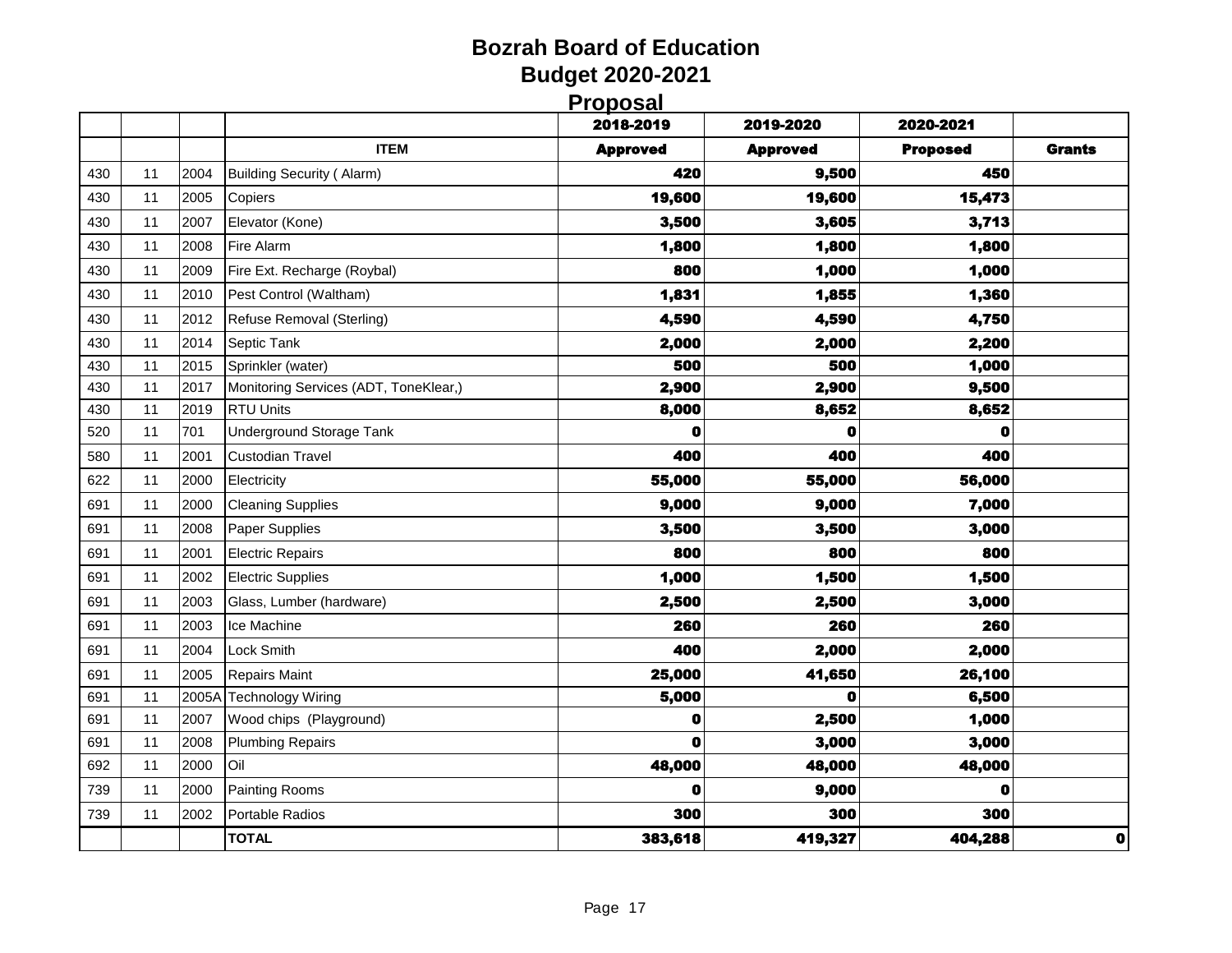| ı | Proposal |
|---|----------|
|   |          |

|     |      |      |                                     | 2018-2019       | 2019-2020       | 2020-2021       |               |
|-----|------|------|-------------------------------------|-----------------|-----------------|-----------------|---------------|
|     |      |      | <b>ITEM</b>                         | <b>Approved</b> | <b>Approved</b> | <b>Proposed</b> | <b>Grants</b> |
|     | 2700 |      | <b>TRANSPORTATION</b>               |                 |                 |                 |               |
| 510 | 12   | 3000 | First Student 4 Buses Plus HS Buses | 237,666         | 244,796         | 251,283         |               |
|     |      |      | <b>TOTAL</b>                        | 237,666         | 244,796         | 251,283         | 0             |
|     | 6110 |      | <b>TUITION</b>                      |                 |                 |                 |               |
| 560 | 13   | 4000 | S.E. CT (Ad. Ed.)                   | 9,268           | 9,268           | 9,268           |               |
| 560 | 13   | 4001 | Lyman (8 Students 6,823)            | 13,646          | 13,646          | 54,584          | 6             |
| 560 | 13   | 4005 | Lyman Reg Ed (3)                    | O               | 0               | 34,957          | 3             |
| 560 | 13   | 4002 | Magnet School Science & Tech        | 3,000           | 3,090           | 3,342           |               |
| 560 | 13   | 4004 | Magnet School of New London (4)     | 24,000          | 21,630          | 12,296          | -2            |
| 560 | 13   | 4010 | Magnet School Stem                  | Ω               | 3,090           | 3,247           |               |
| 560 | 13   | 4006 | NFA (63 Students @ 13,375)          | 893,312         | 777,206         | 842,597         | 3             |
|     |      |      | <b>TOTAL</b>                        | 949,206         | 827,930         | 960,291         | $\mathbf o$   |
|     | 3100 |      | <b>FOOD SERVICE</b>                 |                 |                 |                 |               |
| 112 | 14   | 5000 | Café Salaries                       | 8,000           | 10,000          | 15,000          |               |
| 220 | 14   | 5003 | SS/Medicare                         | 800             | 800             | 1,148           |               |
| 230 | 14   | 5005 | Retirement                          | 5,945           | 6,852           | 8,375           |               |
|     |      |      | <b>TOTAL</b>                        | 14,745          | 17,652          | 24,523          | $\mathbf 0$   |
|     |      |      |                                     |                 |                 |                 |               |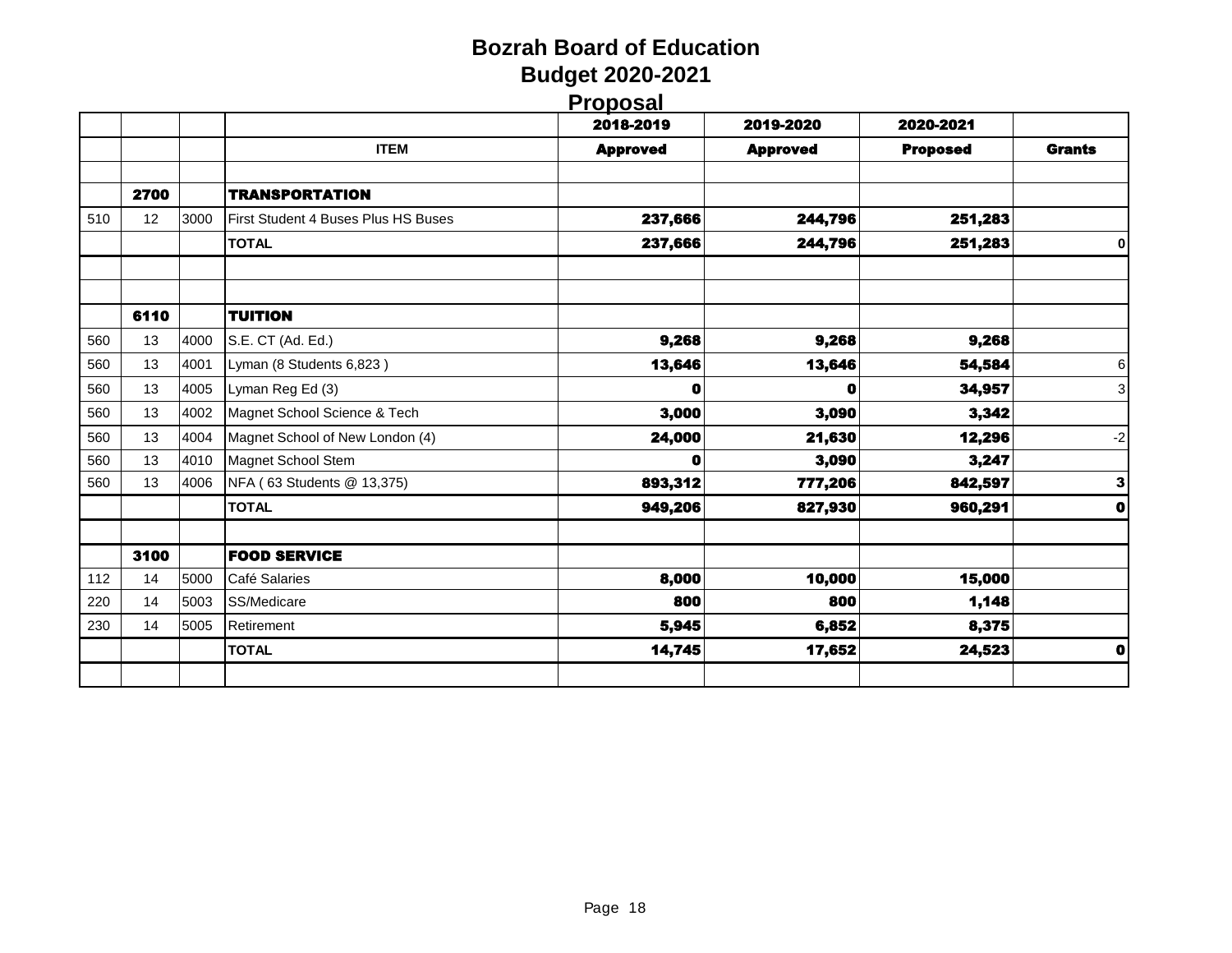## **Bozrah Board of Education Budget 2020-2021 Proposal**

|             | _____           |                 |                 |               |
|-------------|-----------------|-----------------|-----------------|---------------|
|             | 2018-2019       | 2019-2020       | 2020-2021       |               |
| <b>ITEM</b> | <b>Approved</b> | <b>Approved</b> | <b>Proposed</b> | <b>Grants</b> |
| ИS          |                 |                 |                 |               |
|             | 2,136           | 2,179           | 2,245           |               |
|             | 2,136           | 2,179           | 2,245           |               |
|             | $\mathbf 0$     | 1,089           | 2,246           |               |
|             | 2,136           | 2,179           | 2,245           |               |
|             |                 |                 |                 |               |

|     |      |      |                                | . .         | . .        |        |   |
|-----|------|------|--------------------------------|-------------|------------|--------|---|
|     | 3200 |      | <b>OTHER PROGRAMS</b>          |             |            |        |   |
| 111 | 15   | 6000 | <b>BB Coach-Boys</b>           | 2,136       | 2,179      | 2,245  |   |
| 111 | 15   | 6001 | <b>BB Coach-Girls</b>          | 2,136       | 2,179      | 2,245  |   |
| 111 | 15   | 6001 | BB-Assist Coaches (2)          | 0           | 1,089      | 2,246  |   |
| 111 | 15   | 6002 | Soccer Coach                   | 2,136       | 2,179      | 2,245  |   |
| 111 | 15   | 6003 | Soccer Assist Coach            | O           | 0          | 1,123  |   |
| 330 | 15   | 6000 | Basketball Ref. B & G          | 4,000       | 4,000      | 5,500  |   |
| 330 | 15   | 6001 | <b>Cheerleading Supervisor</b> | 2,136       | 2,179      | 2,245  |   |
| 330 | 15   | 6001 | After school supervisor        | 500         | 500        | 560    |   |
| 330 | 15   | 6002 | Soccer Referee                 | 600         | 600        | 400    |   |
| 580 | 15   | 6000 | Basketball-Girls & Boys Travel | 1,800       | 1,800      | 1,800  |   |
| 580 | 15   | 6001 | Soccer Travel                  | 1,300       | 1,300      | 1,000  |   |
| 690 | 15   | 6002 | <b>Basketball-B Supplies</b>   | 300         | 300        | 150    |   |
| 690 | 15   | 6003 | <b>Basketball-G Supplies</b>   | 300         | <b>300</b> | 150    |   |
| 690 | 15   | 6004 | <b>Cheerleading Supplies</b>   | 300         | 300        | 150    |   |
| 690 | 15   | 6005 | Soccer Supplies                | 300         | 300        | 150    |   |
| 690 | 15   | 6008 | Soccer Field Prep              | $\mathbf o$ | 300        | 150    |   |
| 690 | 15   | 6006 | Uniforms                       | 2,000       | 2,000      | 1,000  |   |
| 810 | 15   | 6007 | Athletic league dues           | 175         | 175        | 175    |   |
|     |      |      | <b>TOTAL</b>                   | 20,119      | 21,680     | 23,534 | O |
|     |      |      |                                |             |            |        |   |
|     |      |      |                                |             |            |        |   |